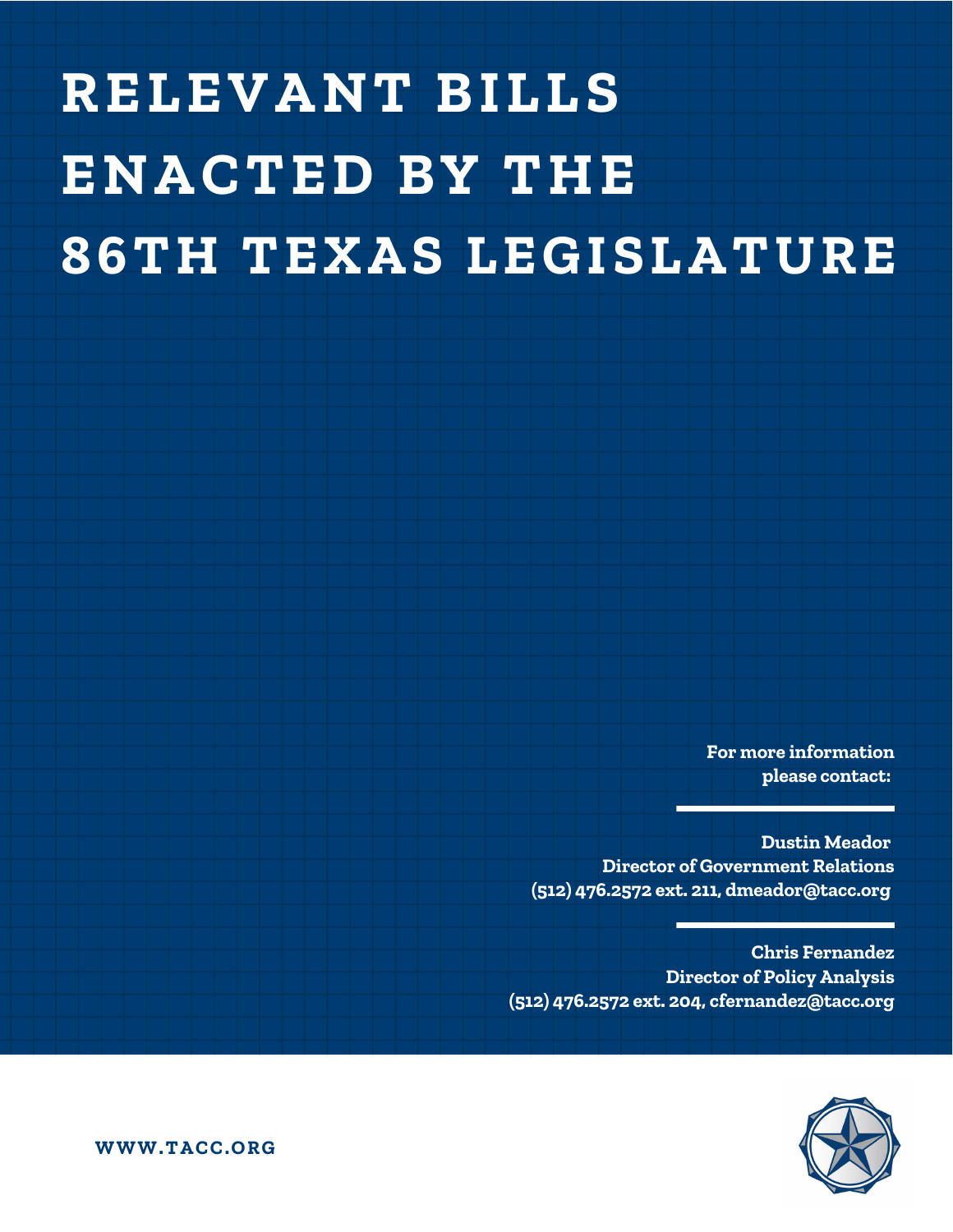**The 86th Texas Legislature** filed over 7,300 pieces of legislation during its 140-day regular session, passing over 1,400 bills into law. Several dozen bills related to public higher education, political subdivisions, and community colleges were under consideration. Below is a report on significant legislation passed into law related to the operation of community colleges. Bill numbers link to Texas Legislature Online for additional details.

|                    | <b>APPROPRIATIONS</b>                                                                                                                                                                                                    |                                                                                                                                                                                                                                                                                                                                                                                                                                                                                                                                            |  |  |  |  |  |  |
|--------------------|--------------------------------------------------------------------------------------------------------------------------------------------------------------------------------------------------------------------------|--------------------------------------------------------------------------------------------------------------------------------------------------------------------------------------------------------------------------------------------------------------------------------------------------------------------------------------------------------------------------------------------------------------------------------------------------------------------------------------------------------------------------------------------|--|--|--|--|--|--|
| $H$ B <sub>1</sub> | By:<br>Rep. Zerwas, John                                                                                                                                                                                                 | SP: Sen. Nelson, Jane                                                                                                                                                                                                                                                                                                                                                                                                                                                                                                                      |  |  |  |  |  |  |
| <b>Caption:</b>    | <b>General Appropriations Bill.</b>                                                                                                                                                                                      |                                                                                                                                                                                                                                                                                                                                                                                                                                                                                                                                            |  |  |  |  |  |  |
| Summary:           | HB 1 provides an increase to the formula equal \$67.8 million or about 3.8%<br>over the $2018-2019$ biennium. This is a significant increase and follows a \$19M<br>increase during the 85 <sup>th</sup> Session (2017). |                                                                                                                                                                                                                                                                                                                                                                                                                                                                                                                                            |  |  |  |  |  |  |
|                    | the SSP rate since the program was implemented in 2013.                                                                                                                                                                  | The 86 <sup>th</sup> Legislature placed greater emphasis on outcomes-based funding,<br>allocating a larger percentage of the formula to Student Success Points<br>(SSP). The 2020-21 budget funds SSP at \$203 per point, the first increase in                                                                                                                                                                                                                                                                                            |  |  |  |  |  |  |
|                    | the biennium.                                                                                                                                                                                                            | HB 1 also maintained funding (roughly level) for important workforce<br>development programs housed at the Texas Workforce Commission. The Skills<br>Development Fund helps community colleges provide customized job training<br>programs for businesses to train new workers or upgrade the skills of the existing<br>workforce, this program was funded at just over \$44.8M for the biennium. The<br>Jobs and Education for Texans (JET) Grant Program was funded at \$10M for                                                         |  |  |  |  |  |  |
|                    | TRANSFER / ADVISING / DUAL CREDIT                                                                                                                                                                                        |                                                                                                                                                                                                                                                                                                                                                                                                                                                                                                                                            |  |  |  |  |  |  |
| <b>SB 25</b>       | By: Sen. West, Royce                                                                                                                                                                                                     | SP:<br>Rep. Turner, Chris                                                                                                                                                                                                                                                                                                                                                                                                                                                                                                                  |  |  |  |  |  |  |
| <b>Caption:</b>    | graduation of students in public higher education.                                                                                                                                                                       | Relating to measures to facilitate the transfer, academic progress, and timely                                                                                                                                                                                                                                                                                                                                                                                                                                                             |  |  |  |  |  |  |
| Summary:           | The bill enacts several measures to facilitate transfer:                                                                                                                                                                 |                                                                                                                                                                                                                                                                                                                                                                                                                                                                                                                                            |  |  |  |  |  |  |
|                    | <b>Recommended Course Sequences</b><br>or degree program;<br>Academic Course Guide Manual;                                                                                                                               | Higher education institutions would have to develop at least one recommended<br>course sequence for each major offered. Each sequence would have to:<br>identify all required lower-division courses for the applicable certificate<br>include the applicable course number or equivalent under the common<br>course numbering system and the course equivalent in the Lower-Division<br>be designed to enable a full-time student to obtain a certificate or<br>degree within two years for a 60-hour degree or certificate or four years |  |  |  |  |  |  |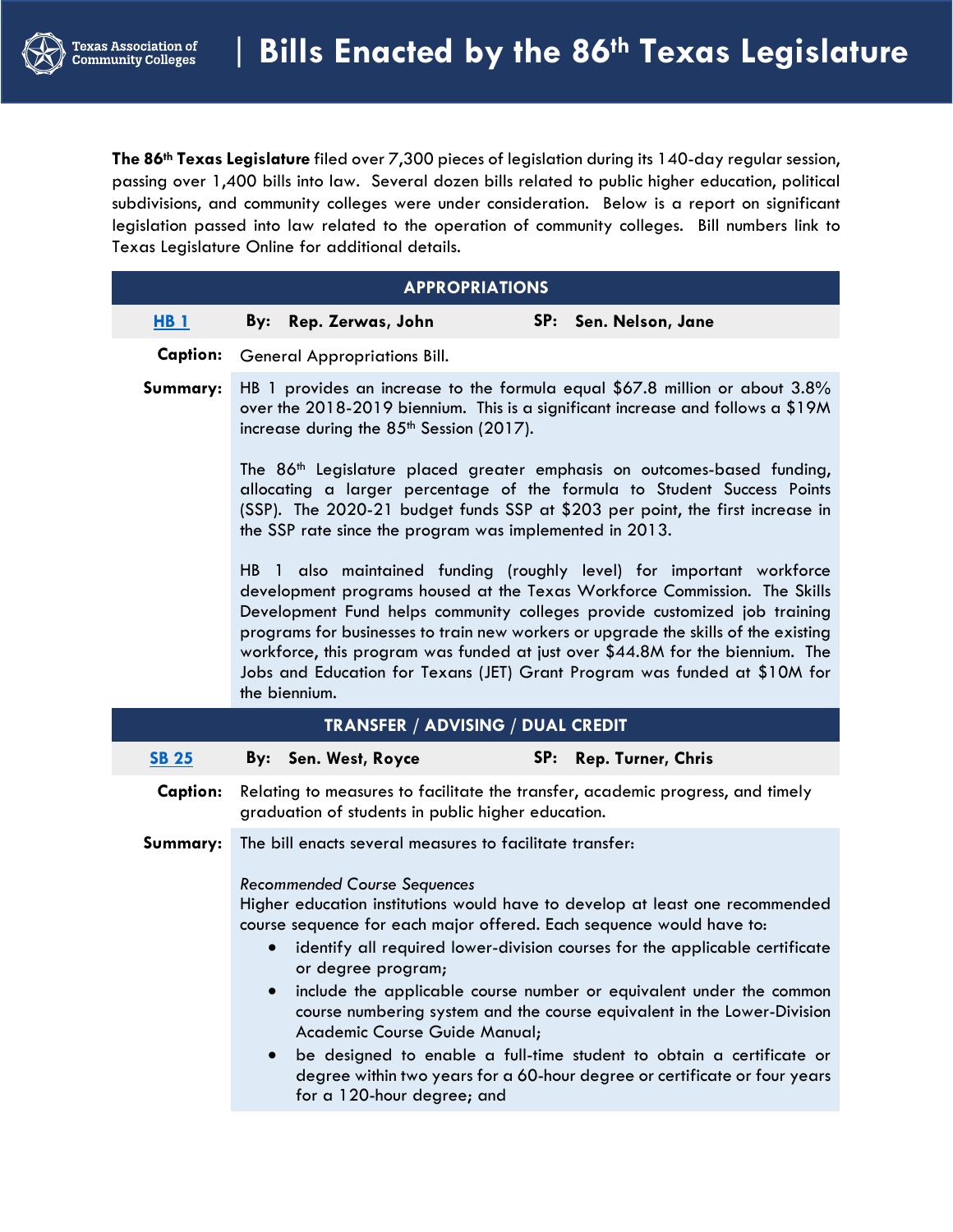• include a specific sequence in which courses should be completed to ensure completion of the applicable program within those time frames.

# *Reporting of Nontransferable Credit*

The bill requires each public university to prepare a report describing any courses in the Lower-Division Academic Course Guide Manual for which a student who transferred to the institution from another institution was not granted academic credit at the receiving institution or for which such a student who had declared a major and had not changed majors was not granted academic credit toward the student's major at the receiving institution. The report would have to be provided to THECB and the Legislature by March 1 of each year and include:

- the course name and type;
- which institution of higher education provided academic credit for the course; and
- the reason why the receiving institution did not grant academic credit for the course.

Each public junior college would have to prepare a report on courses taken by students who, during the preceding academic year, had transferred to a general academic teaching institution or had earned an associate degree at the college. The report would have to be provided to THECB and the Legislature by March 1 of each year and would be required to include the total number of:

- courses attempted and completed at the college, including the total number of semester credit hours for those courses, disaggregated by whether the course was in the Workforce Education Course Manual or the Lower-Division Academic Course Guide Manual;
- courses attempted and completed at the college that were not in the recommended core curriculum developed by the coordinating board; and
- dual credit courses, including courses for joint high school and junior college credit, attempted and completed at the college.

# *Articulation Agreements*

A general academic teaching institution is authorized to extend an existing articulation agreement to another lower-division institution on request by that lower-division institution.

#### *Degree Plan*

The bill also requires all college students, not just those attending community college, to file degree plans after earning 30 semester credit hours. Dual credit students will have to file a degree plan not later than the end of the second regular semester or term immediately following the semester or term in which the student earned a total of 15 or more semester credit hours of dual credit.

# *Study on Core Curriculum*

THECB is required to study and make recommendations to the Legislature regarding the feasibility of implementing statewide meta majors for institutions of higher education. The board would have to establish an advisory committee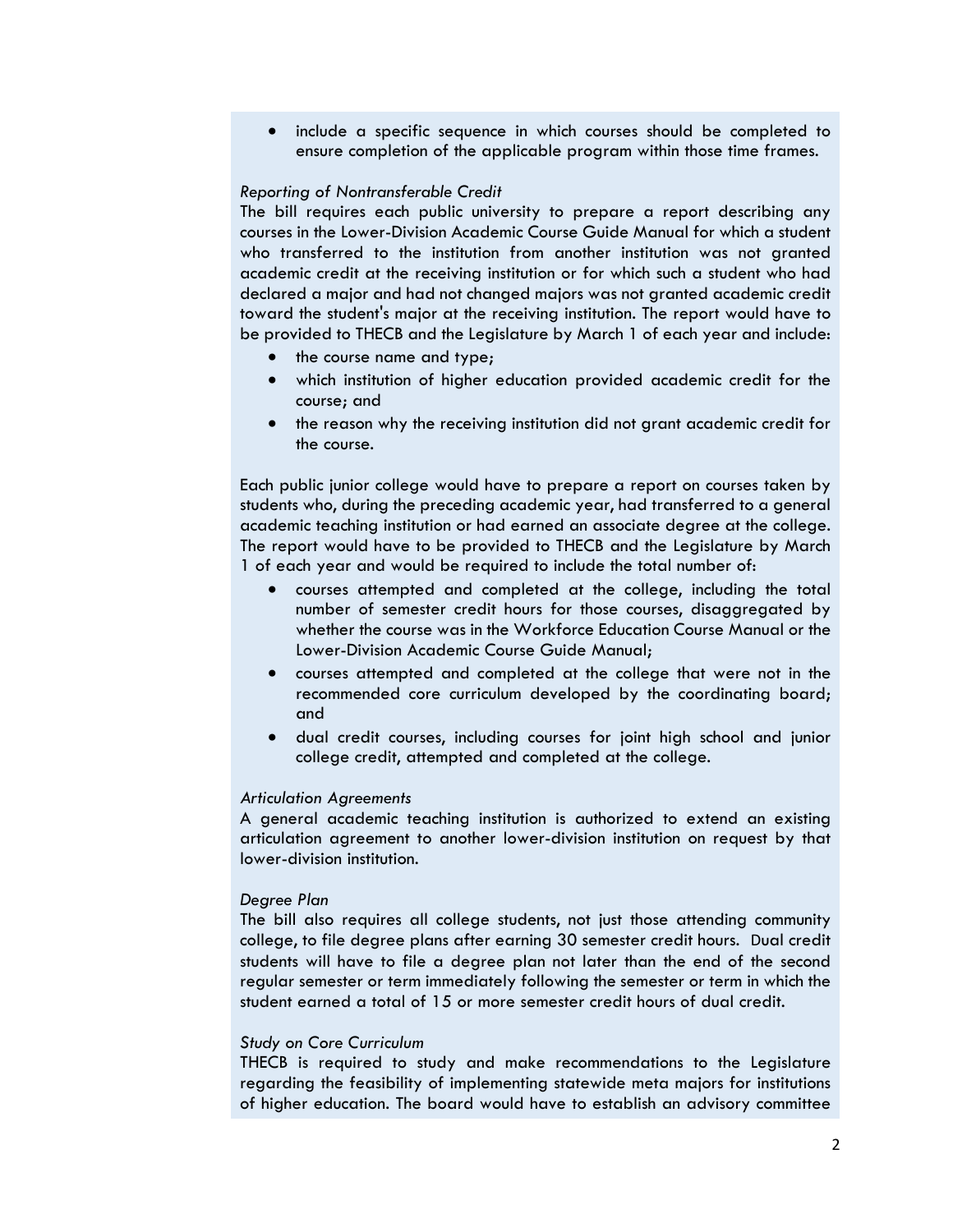|                    | to assist in completing the study and to provide subject matter expertise and<br>analysis.                                                                                                                                                                                                                                                                                                                                                                                                           |  |  |  |  |  |  |  |
|--------------------|------------------------------------------------------------------------------------------------------------------------------------------------------------------------------------------------------------------------------------------------------------------------------------------------------------------------------------------------------------------------------------------------------------------------------------------------------------------------------------------------------|--|--|--|--|--|--|--|
|                    | The advisory committee would have to consist of equal representatives of public<br>junior colleges and general academic teaching institutions designated by the<br>colleges and institutions. A majority of the committee members would have to<br>represent institutions at which at least 25 percent of students enrolled for the<br>2018 fall semester were classified as transfer students.                                                                                                      |  |  |  |  |  |  |  |
| <b>Rulemaking:</b> | Rulemaking authority is expressly granted to the THECB for the administration of<br>degree plan requirements and recommended course sequences created by the<br>bill. Negotiated rulemaking is required.                                                                                                                                                                                                                                                                                             |  |  |  |  |  |  |  |
|                    | The bill requires use of negotiated rulemaking by the THECB when adopting rules<br>regarding the recommended core curriculum.                                                                                                                                                                                                                                                                                                                                                                        |  |  |  |  |  |  |  |
| <b>SB 1324</b>     | SP: Rep. Turner, Chris<br>By: Sen. Taylor, Larry                                                                                                                                                                                                                                                                                                                                                                                                                                                     |  |  |  |  |  |  |  |
| <b>Caption:</b>    | Relating to the filing of a degree plan by students at public institutions of<br>higher education.                                                                                                                                                                                                                                                                                                                                                                                                   |  |  |  |  |  |  |  |
| Summary:           | SB 1324 was TACC's legislative priority for the session on dual credit. The bill<br>requires dual credit students to file a degree plan after completing 15 semester<br>credit hours with the ultimate goal of improving the advising of dual credit<br>students. Through better advising, dual credit students will be less likely to enroll<br>in courses not related to their degree, reducing excess credit hours and their<br>associated costs. The bill's language was also included in SB 25. |  |  |  |  |  |  |  |
| <b>Rulemaking:</b> | Rulemaking authority previously granted to the THECB regarding the filing of<br>degree plans is modified in the bill.                                                                                                                                                                                                                                                                                                                                                                                |  |  |  |  |  |  |  |
| <b>SB 502</b>      | SP:<br>Rep. Howard, Donna<br>By: Sen. Seliger, Kel                                                                                                                                                                                                                                                                                                                                                                                                                                                   |  |  |  |  |  |  |  |
| <b>Caption:</b>    | Relating to requiring certain institutions of higher education to issue reports on<br>the transferability of credit.                                                                                                                                                                                                                                                                                                                                                                                 |  |  |  |  |  |  |  |
| Summary:           | The bill requires the identical report on transferable credit included in SB 25 (see<br>summary above).                                                                                                                                                                                                                                                                                                                                                                                              |  |  |  |  |  |  |  |
| <b>Rulemaking:</b> | This bill does not expressly grant any additional rulemaking authority to a state<br>officer, institution, or agency.                                                                                                                                                                                                                                                                                                                                                                                |  |  |  |  |  |  |  |
| <b>SB 1276</b>     | SP:<br>Rep. Frullo, John<br>Sen. Powell, Beverly<br>By:                                                                                                                                                                                                                                                                                                                                                                                                                                              |  |  |  |  |  |  |  |
| <b>Caption:</b>    | Relating to an agreement between a school district and public institution of<br>higher education to provide a dual credit program to high school students<br>enrolled in the district.                                                                                                                                                                                                                                                                                                               |  |  |  |  |  |  |  |
| Summary:           | The bill expands the requirements for an agreement between a public school<br>district and a public institution of higher education to provide a dual credit<br>program to include requirements relating to the following:<br>common advising strategies and terminology;                                                                                                                                                                                                                            |  |  |  |  |  |  |  |
|                    |                                                                                                                                                                                                                                                                                                                                                                                                                                                                                                      |  |  |  |  |  |  |  |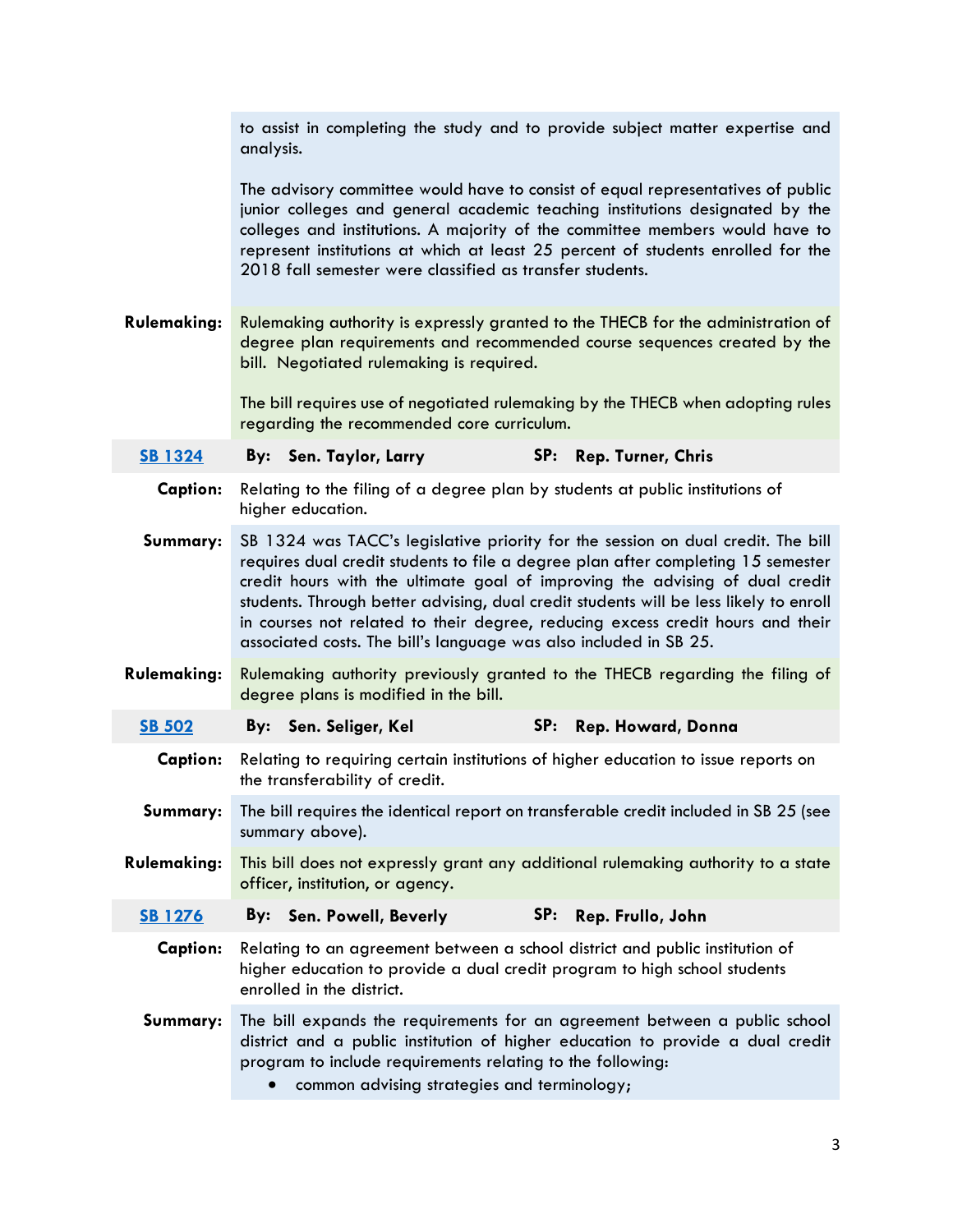|                    | the alignment of high school transcript endorsements offered by the<br>$\bullet$<br>district and dual credit courses offered under the agreement with<br>postsecondary pathways and credentials and industry certifications; and<br>the identification of tools to assist school counselors, students, and families<br>$\bullet$<br>in selecting endorsements and dual credit courses.                                                                                     |  |  |  |  |  |
|--------------------|----------------------------------------------------------------------------------------------------------------------------------------------------------------------------------------------------------------------------------------------------------------------------------------------------------------------------------------------------------------------------------------------------------------------------------------------------------------------------|--|--|--|--|--|
| Rulemaking:        | This bill does not expressly grant any additional rulemaking authority to a state<br>officer, institution, or agency.                                                                                                                                                                                                                                                                                                                                                      |  |  |  |  |  |
| <b>HB 3650</b>     | SP: Sen. Creighton, Brandon<br><b>Rep. Turner, Chris</b><br>By:                                                                                                                                                                                                                                                                                                                                                                                                            |  |  |  |  |  |
| <b>Caption:</b>    | Relating to an agreement between a school district and public institution of<br>higher education to provide a dual credit program to high school students<br>enrolled in the district.                                                                                                                                                                                                                                                                                     |  |  |  |  |  |
| Summary:           | The bill requires any agreement made between a school district and a public<br>institution of higher education to provide for a dual credit program to consider<br>the use of free or low-cost open educational resources in courses offered under<br>the dual credit. The bill applies only to agreements entered into or renewed on<br>or after September 1, 2019. program.                                                                                              |  |  |  |  |  |
| <b>Rulemaking:</b> | This bill does not expressly grant any additional rulemaking authority to a state<br>officer, institution, or agency.                                                                                                                                                                                                                                                                                                                                                      |  |  |  |  |  |
|                    | FINANCIAL AID / STUDENT LOANS / TUITION & FEES                                                                                                                                                                                                                                                                                                                                                                                                                             |  |  |  |  |  |
| <b>HB 2140</b>     | SP: Sen. Powell, Beverly<br>Rep. Neave, Victoria<br>By:                                                                                                                                                                                                                                                                                                                                                                                                                    |  |  |  |  |  |
| <b>Caption:</b>    | Relating to creating an electronic application system for state student financial<br>assistance.                                                                                                                                                                                                                                                                                                                                                                           |  |  |  |  |  |
| Summary:           | The bill requires the THECB to adopt procedures to allow a person to complete<br>and submit the Texas Application for State Financial Aid (TASFA) or a similar<br>application for state student financial assistance through the same website<br>through which THECB provides common admission application forms.                                                                                                                                                          |  |  |  |  |  |
|                    | THECB must appoint an advisory committee composed of financial aid personnel<br>at higher education institutions and relevant stakeholders who represented<br>students' needs to assist THECB in adopting procedures to implement the bill.<br>THECB will report the advisory committee's recommendations to the committee of<br>each house of the Legislature with jurisdiction over higher education by January<br>1, 2021. This provision would expire January 1, 2023. |  |  |  |  |  |
| Rulemaking:        | Rulemaking authority is expressly granted to the THECB.                                                                                                                                                                                                                                                                                                                                                                                                                    |  |  |  |  |  |
| <b>HB 3655</b>     | <b>Rep. Turner, Chris</b><br>SP: Sen. Buckingham, Dawn<br>By:                                                                                                                                                                                                                                                                                                                                                                                                              |  |  |  |  |  |
| <b>Caption:</b>    | Relating to the administration and operation of the state's programs for<br>paying, prepaying, or saving toward the costs of attending an institution of<br>higher education.                                                                                                                                                                                                                                                                                              |  |  |  |  |  |
| Summary:           | The bill amends current law relating to the administration and operation of the<br>state's programs for paying, prepaying, or saving toward the costs of attending                                                                                                                                                                                                                                                                                                         |  |  |  |  |  |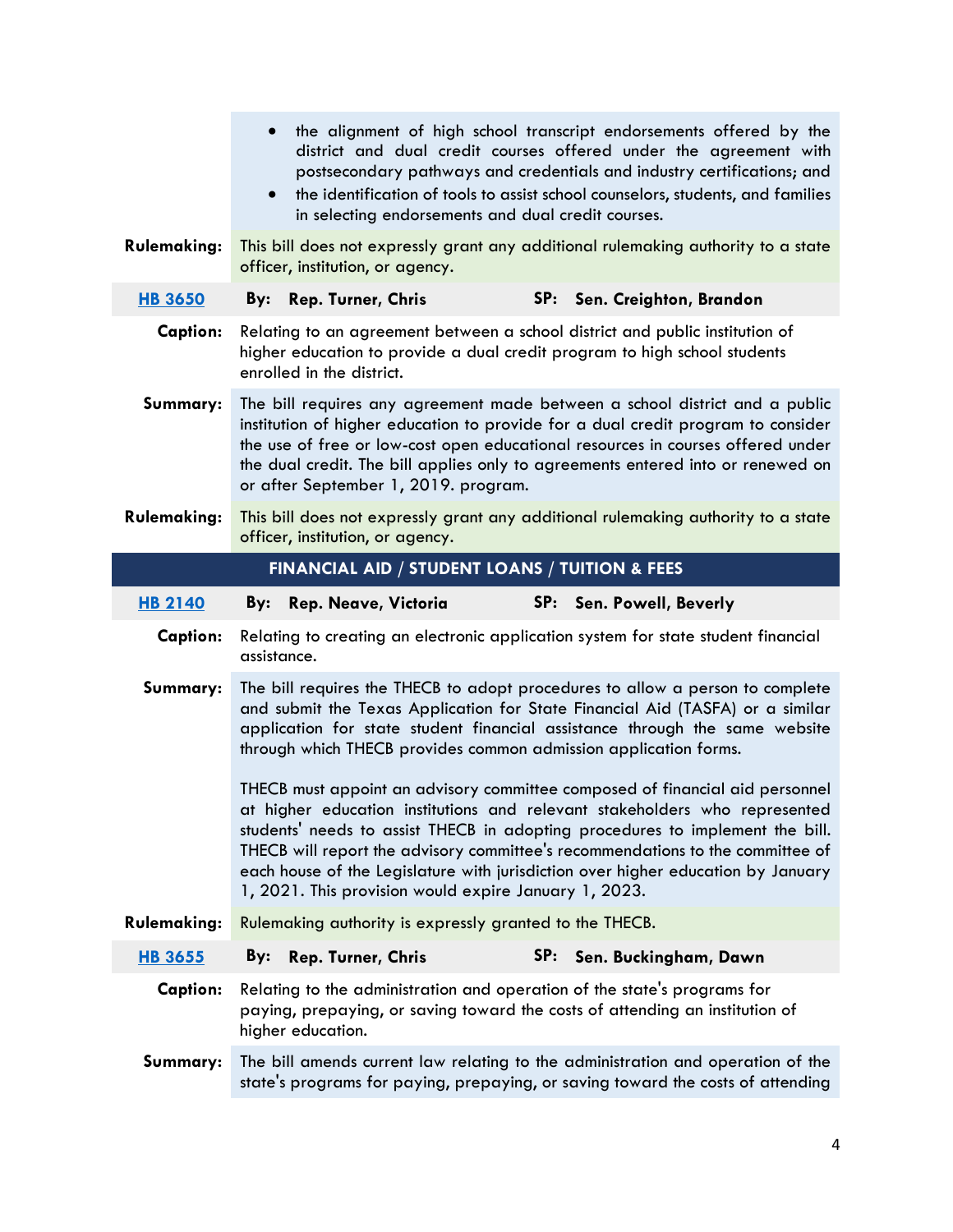|                    | an institution of higher education, including the powers and duties of the Prepaid<br>Higher Education Tuition Board.                                                                                                                                                                                                                                                                                                                                                                                                                                                                                                                                                                                                                                                 |  |  |  |  |  |
|--------------------|-----------------------------------------------------------------------------------------------------------------------------------------------------------------------------------------------------------------------------------------------------------------------------------------------------------------------------------------------------------------------------------------------------------------------------------------------------------------------------------------------------------------------------------------------------------------------------------------------------------------------------------------------------------------------------------------------------------------------------------------------------------------------|--|--|--|--|--|
| <b>Rulemaking:</b> | Rulemaking authority previously granted to the Prepaid Higher Education Tuition<br>Board is modified to require the board to adopt rules to implement the Higher<br><b>Education Savings Plan.</b>                                                                                                                                                                                                                                                                                                                                                                                                                                                                                                                                                                    |  |  |  |  |  |
| <b>HB 4465</b>     | SP: Sen. Bettencourt, Paul<br><b>Rep. Turner, Chris</b><br>By:                                                                                                                                                                                                                                                                                                                                                                                                                                                                                                                                                                                                                                                                                                        |  |  |  |  |  |
| <b>Caption:</b>    | Relating to the student loan program administered by the Texas Higher<br>Education Coordinating Board and to the repeal of a related bond program.                                                                                                                                                                                                                                                                                                                                                                                                                                                                                                                                                                                                                    |  |  |  |  |  |
| Summary:           | The bill amends the Education Code to revise and update statutory provisions<br>relating to the student loan program administered by the Texas Higher Education<br>Coordinating Board. The bill, among other provisions, changes the fund in which<br>certain bond proceeds and applicable gifts, grants, and donations are deposited<br>from the Texas opportunity plan fund to the student loan auxiliary fund, revises<br>requirements relating to a loan applicant's eligibility and relating to repayment<br>of a loan, and repeals provisions relating to the cancellation of certain loan<br>repayments, the coordinating board's authority to issue a student loan under the<br>federal family education loan program, and the college savings bonds program. |  |  |  |  |  |
| <b>Rulemaking:</b> | Rulemaking authority previously granted to the THECB is rescinded in this bill.                                                                                                                                                                                                                                                                                                                                                                                                                                                                                                                                                                                                                                                                                       |  |  |  |  |  |
| <b>SB16</b>        | Sen. Hancock, Kelly<br>SP:<br>Rep. Stucky, Lynn<br>By:                                                                                                                                                                                                                                                                                                                                                                                                                                                                                                                                                                                                                                                                                                                |  |  |  |  |  |
| <b>Caption:</b>    | Relating to a student loan repayment assistance program for certain persons<br>who agree to employment as full-time peace officers in this state.                                                                                                                                                                                                                                                                                                                                                                                                                                                                                                                                                                                                                     |  |  |  |  |  |
| Summary:           | The bill creates the peace officer student loan repayment assistance program,<br>which seeks to provide loan repayment assistance for eligible peace officers who<br>agreed to continued full-time employment in the state for a specified period. The<br>program will be administered by the THECB.                                                                                                                                                                                                                                                                                                                                                                                                                                                                  |  |  |  |  |  |
| <b>Rulemaking:</b> | Rulemaking authority is expressly granted to the THECB.                                                                                                                                                                                                                                                                                                                                                                                                                                                                                                                                                                                                                                                                                                               |  |  |  |  |  |
| <b>SB 1757</b>     | SP:<br>By: Sen. Creighton, Brandon<br>Rep. Frullo, John                                                                                                                                                                                                                                                                                                                                                                                                                                                                                                                                                                                                                                                                                                               |  |  |  |  |  |
| <b>Caption:</b>    | Relating to student loan repayment assistance under the math and science<br>scholars loan repayment program.                                                                                                                                                                                                                                                                                                                                                                                                                                                                                                                                                                                                                                                          |  |  |  |  |  |
| Summary:           | The bill changes the cumulative grade point average required in order to receive<br>loan payment assistance under the Math and Science Scholars Loan Repayment<br>Program to 3.0 on a 4.0 scale, or its equivalent.                                                                                                                                                                                                                                                                                                                                                                                                                                                                                                                                                   |  |  |  |  |  |
|                    | The bill also allows the THECB to determine by rule the number of years, up to<br>four, that a participant in the program would be required to teach at any public<br>school in the state after completing four years of teaching at a Title I school.                                                                                                                                                                                                                                                                                                                                                                                                                                                                                                                |  |  |  |  |  |
| Rulemaking:        | Rulemaking authority is expressly granted to the THECB.                                                                                                                                                                                                                                                                                                                                                                                                                                                                                                                                                                                                                                                                                                               |  |  |  |  |  |
| <b>HB 766</b>      | SP:<br>Sen. Watson, Kirk<br>Rep. Huberty, Dan<br>By:                                                                                                                                                                                                                                                                                                                                                                                                                                                                                                                                                                                                                                                                                                                  |  |  |  |  |  |
| <b>Caption:</b>    | Relating to exemptions for disabled peace officers and fire fighters from<br>payment of tuition and fees at public institutions of higher education.                                                                                                                                                                                                                                                                                                                                                                                                                                                                                                                                                                                                                  |  |  |  |  |  |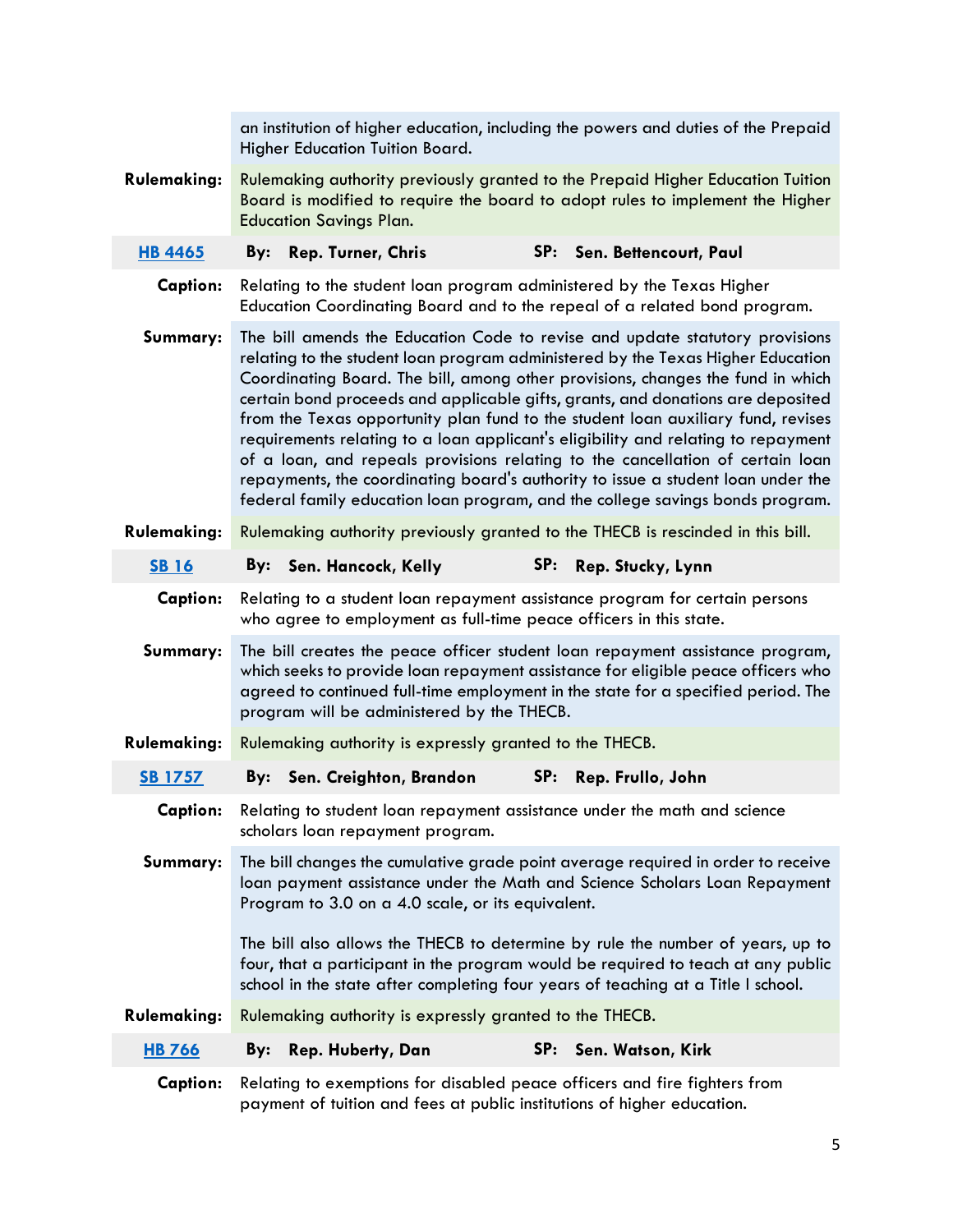| Summary:           | The bill requires the governing board of a public institution of higher education<br>to exempt a peace officer or fire fighter of the state or one of its subdivisions<br>from tuition and fees at higher education institutions if the person was injured in<br>the performance of duty, was permanently disabled, and was unable to continue<br>employment as a peace officer or fire fighter because of the disability.<br>The chief administrative officer of the law enforcement agency, fire department,<br>or other entity that employed the person at the time of the injury would determine<br>whether the person was permanently disabled. The exemption would be<br>available only to in-state residents.<br>The governing board of an institution of higher education may not provide<br>exemptions under the bill to students enrolled in a specific course in a number<br>that exceeds 20 percent of the maximum student enrollment designated by the<br>institution for that course. |  |  |  |  |  |  |
|--------------------|-----------------------------------------------------------------------------------------------------------------------------------------------------------------------------------------------------------------------------------------------------------------------------------------------------------------------------------------------------------------------------------------------------------------------------------------------------------------------------------------------------------------------------------------------------------------------------------------------------------------------------------------------------------------------------------------------------------------------------------------------------------------------------------------------------------------------------------------------------------------------------------------------------------------------------------------------------------------------------------------------------|--|--|--|--|--|--|
|                    | The bill would apply beginning with the fall 2019 semester.                                                                                                                                                                                                                                                                                                                                                                                                                                                                                                                                                                                                                                                                                                                                                                                                                                                                                                                                         |  |  |  |  |  |  |
| <b>Rulemaking:</b> | This bill does not expressly grant any additional rulemaking authority to a state<br>officer, institution, or agency.                                                                                                                                                                                                                                                                                                                                                                                                                                                                                                                                                                                                                                                                                                                                                                                                                                                                               |  |  |  |  |  |  |
|                    | <b>STUDENT SERVICES</b>                                                                                                                                                                                                                                                                                                                                                                                                                                                                                                                                                                                                                                                                                                                                                                                                                                                                                                                                                                             |  |  |  |  |  |  |
| <b>HB 1702</b>     | SP:<br>Rep. Howard, Donna<br>Sen. Hancock, Kelly<br>By:                                                                                                                                                                                                                                                                                                                                                                                                                                                                                                                                                                                                                                                                                                                                                                                                                                                                                                                                             |  |  |  |  |  |  |
| <b>Caption:</b>    | Relating to services provided for students at public institutions of higher<br>education who were formerly in foster care.                                                                                                                                                                                                                                                                                                                                                                                                                                                                                                                                                                                                                                                                                                                                                                                                                                                                          |  |  |  |  |  |  |
| Summary:           | The bill amends the Education Code to extend the duties of the employee<br>designated by a public institution of higher education as the liaison officer for<br>current and incoming students who were formerly in the conservatorship of the<br>Department of Family and Protective Services (DFPS) to current and incoming<br>students who are currently under DFPS conservatorship. The bill provides for the<br>identification of the applicable students, authorizes the liaison officer to<br>participate in appropriate training.                                                                                                                                                                                                                                                                                                                                                                                                                                                            |  |  |  |  |  |  |
|                    | Each institution, by January 1, 2020, must publicize its liaison officer's name and<br>contact information and information regarding associated support services and<br>resources through its website, social media, email, or other means.                                                                                                                                                                                                                                                                                                                                                                                                                                                                                                                                                                                                                                                                                                                                                         |  |  |  |  |  |  |
| <b>Rulemaking:</b> | This bill does not expressly grant any additional rulemaking authority to a state<br>officer, institution, or agency.                                                                                                                                                                                                                                                                                                                                                                                                                                                                                                                                                                                                                                                                                                                                                                                                                                                                               |  |  |  |  |  |  |
| <b>HB 3808</b>     | SP: Sen. Powell, Beverly<br>Rep. Walle, Armando<br>By:                                                                                                                                                                                                                                                                                                                                                                                                                                                                                                                                                                                                                                                                                                                                                                                                                                                                                                                                              |  |  |  |  |  |  |
| <b>Caption:</b>    | Relating to measures to facilitate the timely graduation of and attainment of<br>marketable skills by students in public higher education.                                                                                                                                                                                                                                                                                                                                                                                                                                                                                                                                                                                                                                                                                                                                                                                                                                                          |  |  |  |  |  |  |
| Summary:           | The bill decreases to 30 SCH the minimum semester credit hours earned by a<br>student enrolled at all public institutions of higher education in an associate's or<br>bachelor's degree program that would trigger the requirement to file a degree<br>plan with the institution.                                                                                                                                                                                                                                                                                                                                                                                                                                                                                                                                                                                                                                                                                                                   |  |  |  |  |  |  |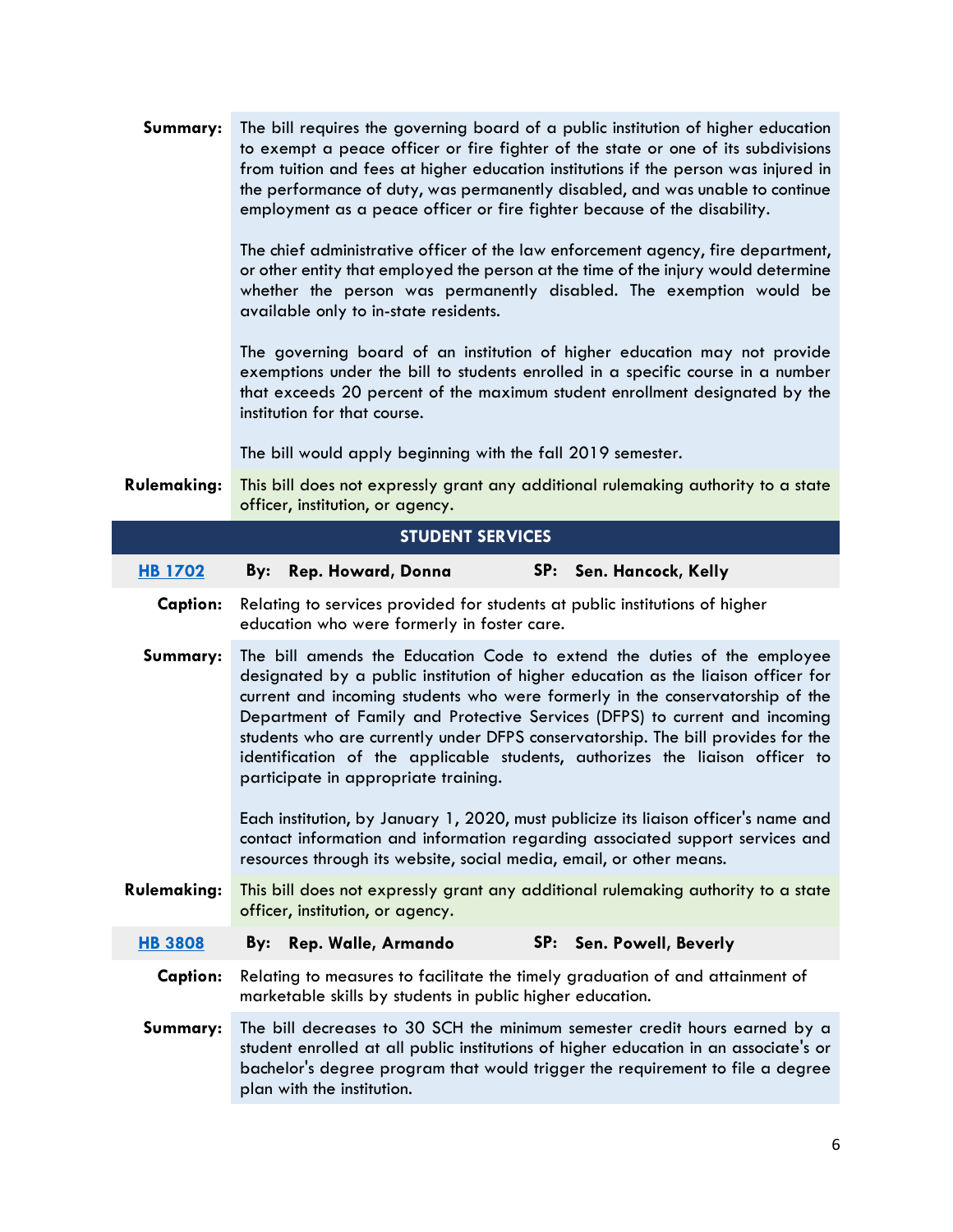The bill requires institutions of higher education to designate at least one employee of the institution to act as a liaison officer for current or incoming students at the institution. The liaison officer shall provide to the students comprehensive information regarding support services and other resources available to the students.

The bill also amends requirements for eligible institutions to participate in the Texas college work-study program. Such institutions would have to:

- provide employment to an eligible student in nonpartisan and nonsectarian activities;
- provide employment to an eligible student that was related to the student's academic interests, to the extent practicable;
- use work-study program positions only to supplement and not supplant positions normally filled by persons not eligible to participate in the work-study program;
- provide from sources other than federal college work-study program funds a percentage of an employed student's wages that was equal to the percentage of a student's wages that the eligible institution would be required to provide to the student under the federal college work-study program; and
- provide from sources other than federal college work-study funds 100 percent of other employee benefits for the employed student

The bill also requires the THECB to create the Texas Working Off-Campus: Reinforcing Knowledge and Skills (WORKS) internship program, which would provide jobs funded in part by the state of Texas to enable students employed through the program to attend public or private institutions of higher education in Texas while exploring career options and strengthening their marketable skills.

**Rulemaking:** Rulemaking authority is expressly granted to the THECB for the implementation of the WORKS internship program.

> Rulemaking authority previously granted to the THECB regarding the filing of a degree plan is modified in the bill.

- **[SB 1017](http://www.capitol.state.tx.us/BillLookup/History.aspx?LegSess=86R&Bill=SB01017) By: Sen. Powell, Beverly SP: Rep. Guerra, Bobby**
- **Caption:** Relating to the creation of the advisory council on postsecondary education for persons with intellectual and developmental disabilities.
- **Summary:** The bill requires the THECB to establish an advisory council to advise the board on improving access to postsecondary educational opportunities for persons with intellectual and developmental disabilities.

The THECB, with the assistance of the advisory council, is required to periodically review the policies and practices that increased access to higher education opportunities for persons with intellectual and developmental disabilities and to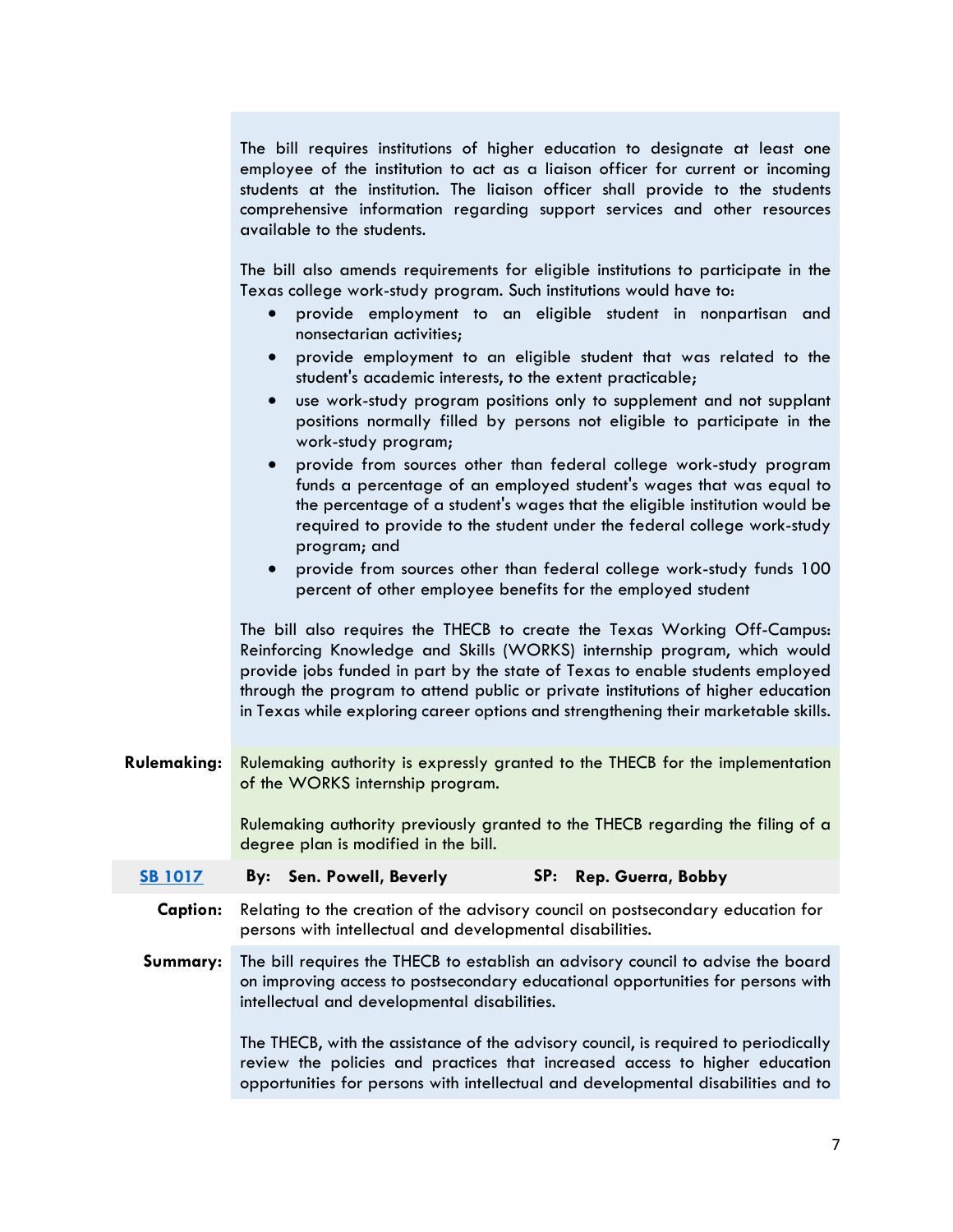|                    | distribute educational outreach materials developed by the council to increase<br>awareness of such opportunities.                                                                                                                                                                                                                                                                                                                                                                                                                                                      |  |  |  |  |  |  |
|--------------------|-------------------------------------------------------------------------------------------------------------------------------------------------------------------------------------------------------------------------------------------------------------------------------------------------------------------------------------------------------------------------------------------------------------------------------------------------------------------------------------------------------------------------------------------------------------------------|--|--|--|--|--|--|
| <b>Rulemaking:</b> | This bill does not expressly grant any additional rulemaking authority to a state<br>officer, institution, or agency.                                                                                                                                                                                                                                                                                                                                                                                                                                                   |  |  |  |  |  |  |
|                    | <b>OCCUPATIONAL LICENSING</b>                                                                                                                                                                                                                                                                                                                                                                                                                                                                                                                                           |  |  |  |  |  |  |
| <b>SB 37</b>       | SP:<br>Rep. Krause, Matt<br>By: Sen. Zaffirini, Judith                                                                                                                                                                                                                                                                                                                                                                                                                                                                                                                  |  |  |  |  |  |  |
| <b>Caption:</b>    | Relating to the abolition of student loan default or breach of a student loan<br>repayment or scholarship contract as a ground for nonrenewal of professional<br>license.                                                                                                                                                                                                                                                                                                                                                                                               |  |  |  |  |  |  |
| Summary:           | The bill prohibits a licensing authority from taking disciplinary action against a<br>person based solely on the person's default on a student loan from a public or<br>private entity or breach of a student loan repayment contract or scholarship<br>contract, including by denying the person's application for a license or renewal<br>or by suspending the person's license.                                                                                                                                                                                      |  |  |  |  |  |  |
| <b>Rulemaking:</b> | Rulemaking authority previously granted to licensing agencies, the Supreme<br>Court of Texas, the Judicial Branch Certification Commission, and the Texas Court<br>of Criminal Appeals is rescinded in the bill.                                                                                                                                                                                                                                                                                                                                                        |  |  |  |  |  |  |
| <b>HB 2847</b>     | Rep. Goldman, Craig<br>SP:<br>Sen. Hancock, Kelly<br>By:                                                                                                                                                                                                                                                                                                                                                                                                                                                                                                                |  |  |  |  |  |  |
| <b>Caption:</b>    | Relating to the licensing and regulation of certain occupations and activities.                                                                                                                                                                                                                                                                                                                                                                                                                                                                                         |  |  |  |  |  |  |
| Summary:           | The bill repeals specific regulations on certain licensed occupations and revises<br>certain licensing display and authentication requirements.                                                                                                                                                                                                                                                                                                                                                                                                                         |  |  |  |  |  |  |
|                    | The bill makes multiple changes in law related to barbers and cosmetologists.<br>The bill updates references to the definition of cosmetology with regard to<br>performing or offering to perform for compensation certain services for purposes<br>of:                                                                                                                                                                                                                                                                                                                 |  |  |  |  |  |  |
|                    | the requirement for Texas Commission of Licensing and Regulation (TCLR)<br>$\bullet$<br>to adopt rules for the licensing of instructors to teach specialty courses in<br>the practice of cosmetology;                                                                                                                                                                                                                                                                                                                                                                   |  |  |  |  |  |  |
|                    | the limitation on the practice of cosmetology that a person holding a<br>$\bullet$<br>manicurist/esthetician specialty license may perform; and<br>the limitation on the practice of cosmetology for which a person a holding<br>a specialty shop license may maintain an establishment.                                                                                                                                                                                                                                                                                |  |  |  |  |  |  |
|                    | The bill also amends provisions related to the underlying requirements to qualify<br>for a barbering or cosmetology license; the bill:<br>amends the Occupations Code, to require an applicant for a cosmetology<br>operator license to have completed 1,000 hours, rather than 1,500 hours,<br>of instruction in a licensed beauty culture school.<br>requires the holder of a private beauty culture school license to require<br>six, rather than nine months and not less than 1,000, rather than 1,500,<br>hours instruction for a complete course in cosmetology. |  |  |  |  |  |  |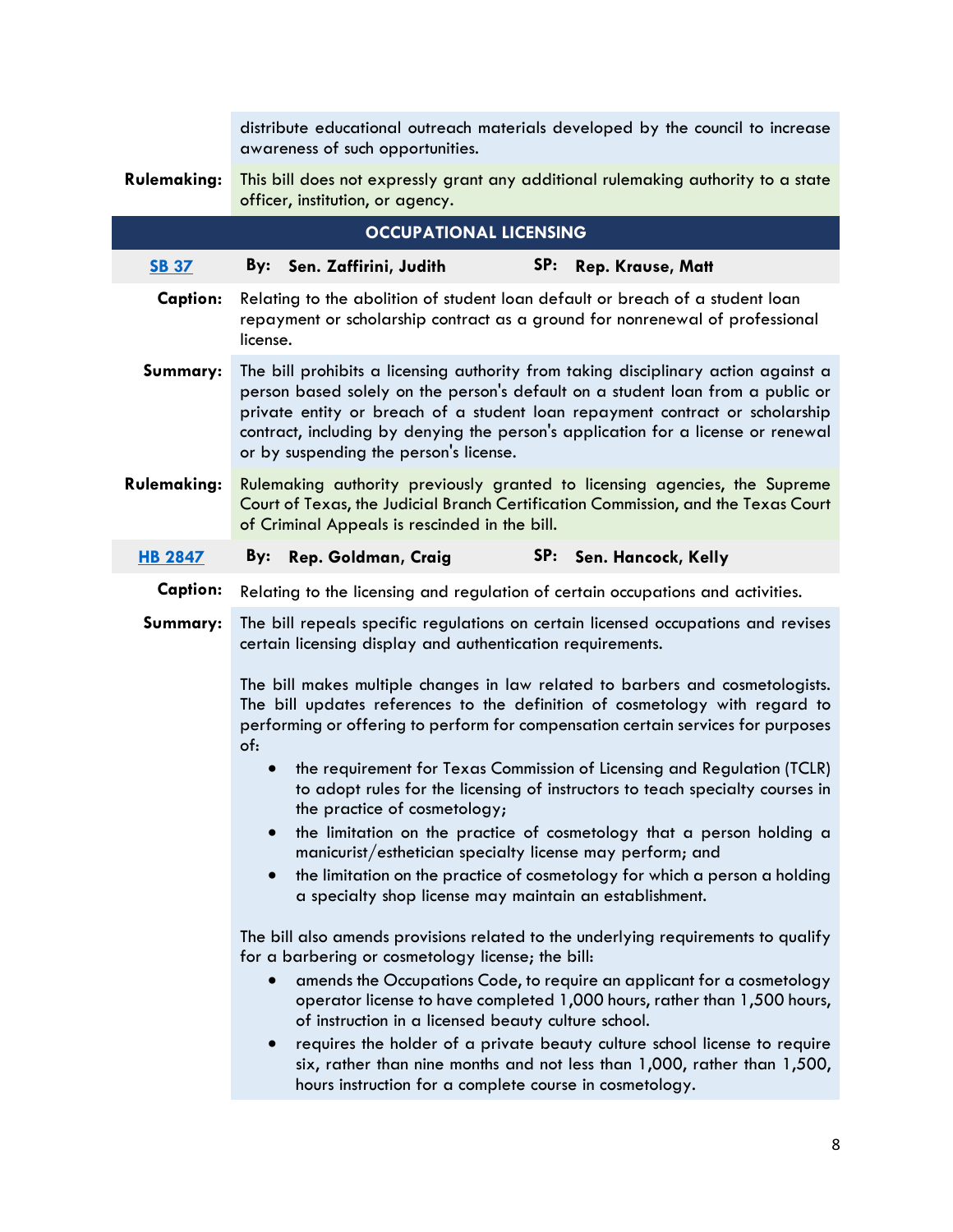|                    | amends the conditions under which the TDLR may allow for an early<br>$\bullet$<br>written examination by reducing required hours for a student seeking an<br>operator license in a private cosmetology school from 1,000 to 900.                                                                                                                                 |  |  |  |  |  |  |  |
|--------------------|------------------------------------------------------------------------------------------------------------------------------------------------------------------------------------------------------------------------------------------------------------------------------------------------------------------------------------------------------------------|--|--|--|--|--|--|--|
| <b>Rulemaking:</b> | Rulemaking authority is expressly granted to the Texas Commission of Licensing<br>and Regulation (TCLR) in Section 1001.2531, Occupations Code, Section<br>401.509, Health and Safety Code, Section 51.203, Occupations Code, and<br>Section 601.252, Occupations Code.                                                                                          |  |  |  |  |  |  |  |
|                    | Rulemaking authority previously granted to TCLR is modified in Section<br>1602.255, Occupations Code and Section 2309.102, Occupations Code.                                                                                                                                                                                                                     |  |  |  |  |  |  |  |
|                    | Rulemaking authority previously granted to the Texas State Board of Pharmacy<br>is rescinded in Sections 554.016 and 556.0555, Occupations Code.                                                                                                                                                                                                                 |  |  |  |  |  |  |  |
|                    | Rulemaking authority previously granted to TCLR is rescinded in Section 202.602,<br>Occupations Code, Section 202.6011, Occupations Code, Chapter 605,<br>Occupations Code, Section 701.155, Occupations Code, Section 2309.154,<br>Occupations Code, and Chapter 2309, Occupations Code.                                                                        |  |  |  |  |  |  |  |
|                    | Rulemaking authority previously granted to the Texas Department of Licensing                                                                                                                                                                                                                                                                                     |  |  |  |  |  |  |  |
|                    | and Regulation is rescinded in Section 2309.106, Occupations Code.                                                                                                                                                                                                                                                                                               |  |  |  |  |  |  |  |
|                    | POLITICAL SUBDIVISIONS / GOVERNANCE / TAXATION                                                                                                                                                                                                                                                                                                                   |  |  |  |  |  |  |  |
| <b>SB 2</b>        | SP:<br>By: Sen. Bettencourt, Paul<br><b>Rep. Burrows, Dustin</b>                                                                                                                                                                                                                                                                                                 |  |  |  |  |  |  |  |
| <b>Caption:</b>    | Relating to ad valorem taxation.                                                                                                                                                                                                                                                                                                                                 |  |  |  |  |  |  |  |
| Summary:           | The bill, titled the "Texas Taxpayer Transparency Act of 2019", includes<br>provisions relating to required voter approval of a proposed property tax rate<br>that exceeds the rollback rate, property tax appraisal process reforms, and<br>improving access to information on the effects of proposed property tax rates<br>and the process to voice concerns. |  |  |  |  |  |  |  |
|                    | Under the bill, community college districts are defined as "special taxing units"<br>and remain subject to an 8% rollback, or "voter-approval", tax rate. Districts<br>that adopt a tax rate above the voter-approval tax rate would be required to<br>hold an election to approve the adopted rate.                                                             |  |  |  |  |  |  |  |
| <b>Rulemaking:</b> | Rulemaking authority is expressly granted to the comptroller of public accounts.                                                                                                                                                                                                                                                                                 |  |  |  |  |  |  |  |
| <b>SB 64</b>       | SP:<br>Sen. Nelson, Jane<br>Rep. Phelan, Dade<br>By:                                                                                                                                                                                                                                                                                                             |  |  |  |  |  |  |  |
| <b>Caption:</b>    | Relating to cybersecurity for information resources.                                                                                                                                                                                                                                                                                                             |  |  |  |  |  |  |  |

**Summary:** The bill revises various cybersecurity requirements for state agency information resources, including oversight of cybersecurity practices and the state's electric grid.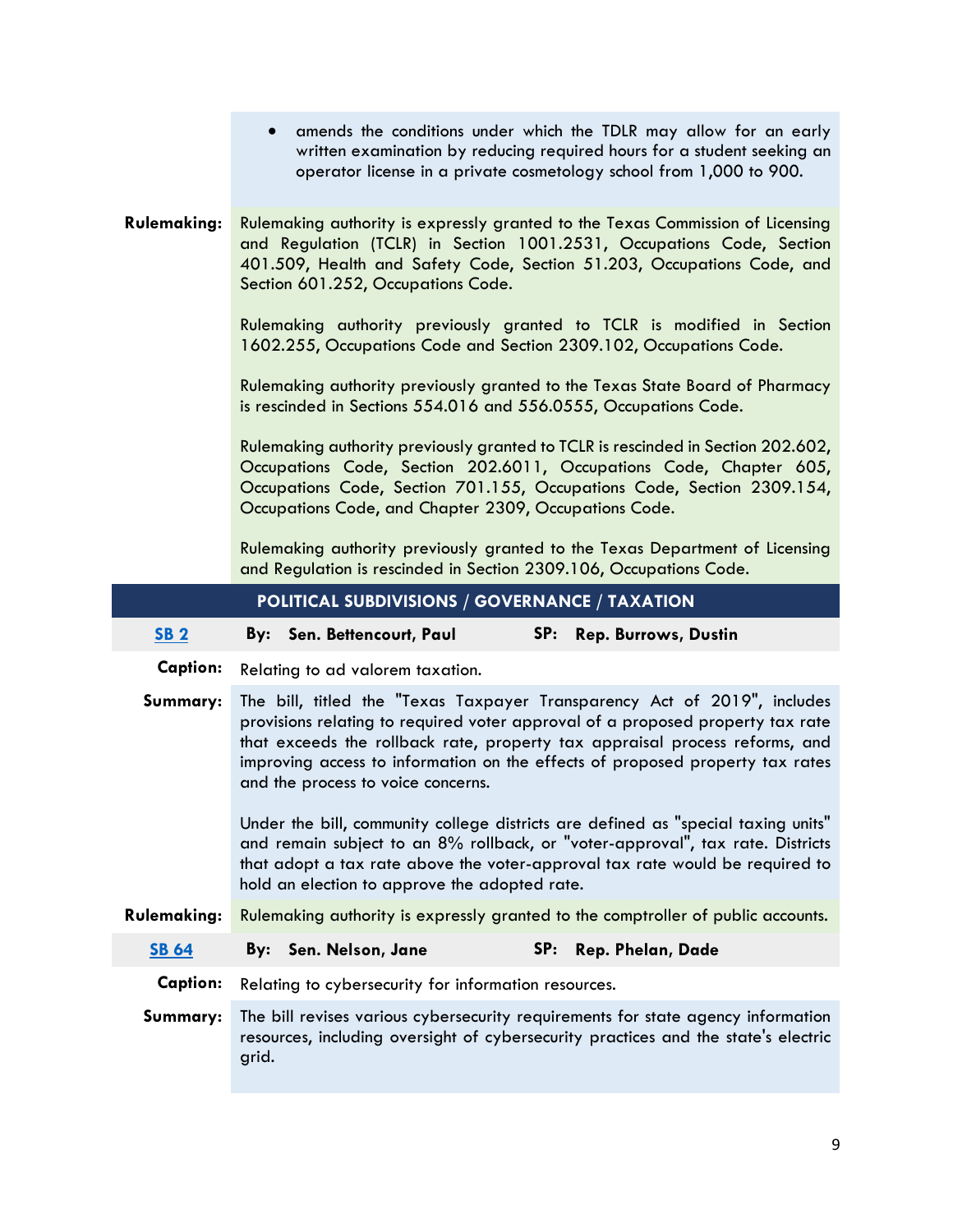|                    | The bill applies laws governing information resources to public junior colleges as<br>necessary to comply with information security standards for participation in<br>shared technology services and statewide technology centers. The Department<br>of Information Resources (DIR) by agreement could provide network security to<br>a public junior college.                                                                                                                                                                                                                                                           |                           |  |  |  |  |
|--------------------|--------------------------------------------------------------------------------------------------------------------------------------------------------------------------------------------------------------------------------------------------------------------------------------------------------------------------------------------------------------------------------------------------------------------------------------------------------------------------------------------------------------------------------------------------------------------------------------------------------------------------|---------------------------|--|--|--|--|
|                    | The bill requires the THECB, in collaboration with DIR, to identify strategies to<br>incentivize institutions of higher education to develop cybersecurity degree<br>programs. By September 1, 2020, the coordinating board would have to report<br>the strategies to the lieutenant governor, House speaker, certain legislative<br>committees, and each governing board of an institution of higher education.                                                                                                                                                                                                         |                           |  |  |  |  |
| <b>Rulemaking:</b> | Rulemaking authority is expressly granted to the THECB regarding the<br>development of strategies to incentivize institutions of higher education to<br>develop degree programs in cybersecurity.                                                                                                                                                                                                                                                                                                                                                                                                                        |                           |  |  |  |  |
| <b>HB 440</b>      | Rep. Murphy, Jim<br>By:                                                                                                                                                                                                                                                                                                                                                                                                                                                                                                                                                                                                  | SP: Sen. Lucio, Eddie     |  |  |  |  |
| <b>Caption:</b>    | Relating to general obligation bonds issued by political subdivisions.                                                                                                                                                                                                                                                                                                                                                                                                                                                                                                                                                   |                           |  |  |  |  |
| Summary:           | The bill requires political subdivisions to use the unspent proceeds of general<br>obligation bonds only for the specific purposes for which the bonds were<br>authorized or for retiring the bonds.                                                                                                                                                                                                                                                                                                                                                                                                                     |                           |  |  |  |  |
|                    | A political subdivision that is not a school district could use these unspent proceeds<br>for a new purpose only if the authorized purposes were accomplished or<br>abandoned and a majority of the votes cast in an election in the political<br>subdivision were in favor of using the proceeds for the new purpose. The political<br>subdivision would have to hold an election approving the new purpose in the<br>same manner as an election to issue bonds in the subdivision. The bill requires a<br>sample ballot to be posted on the political subdivision's website during the 21<br>days before the election. |                           |  |  |  |  |
|                    | The bill prohibits political subdivisions from issuing general obligation bonds to<br>finance an improvement to real property or to purchase personal property if the<br>weighted average maturity of the issue of bonds used to finance these<br>expenditures exceeded 120 percent of the reasonably expected weighted<br>average economic life of the improvement or personal property.                                                                                                                                                                                                                                |                           |  |  |  |  |
| <b>Rulemaking:</b> | This bill does not expressly grant any additional rulemaking authority to a state<br>officer, institution, or agency.                                                                                                                                                                                                                                                                                                                                                                                                                                                                                                    |                           |  |  |  |  |
| <b>HB 2826</b>     | Rep. Bonnen, Greg<br>By:                                                                                                                                                                                                                                                                                                                                                                                                                                                                                                                                                                                                 | SP:<br>Sen. Huffman, Joan |  |  |  |  |
| <b>Caption:</b>    | Relating to procurement of a contingent fee contract for legal services by a<br>state agency or political subdivision.                                                                                                                                                                                                                                                                                                                                                                                                                                                                                                   |                           |  |  |  |  |
| Summary:           | The bill changes the approval process for certain public subdivisions seeking to<br>enter into contingent fee contracts for legal services by requiring that these<br>contracts be reviewed and approved by the attorney general rather than by the<br>comptroller.                                                                                                                                                                                                                                                                                                                                                      |                           |  |  |  |  |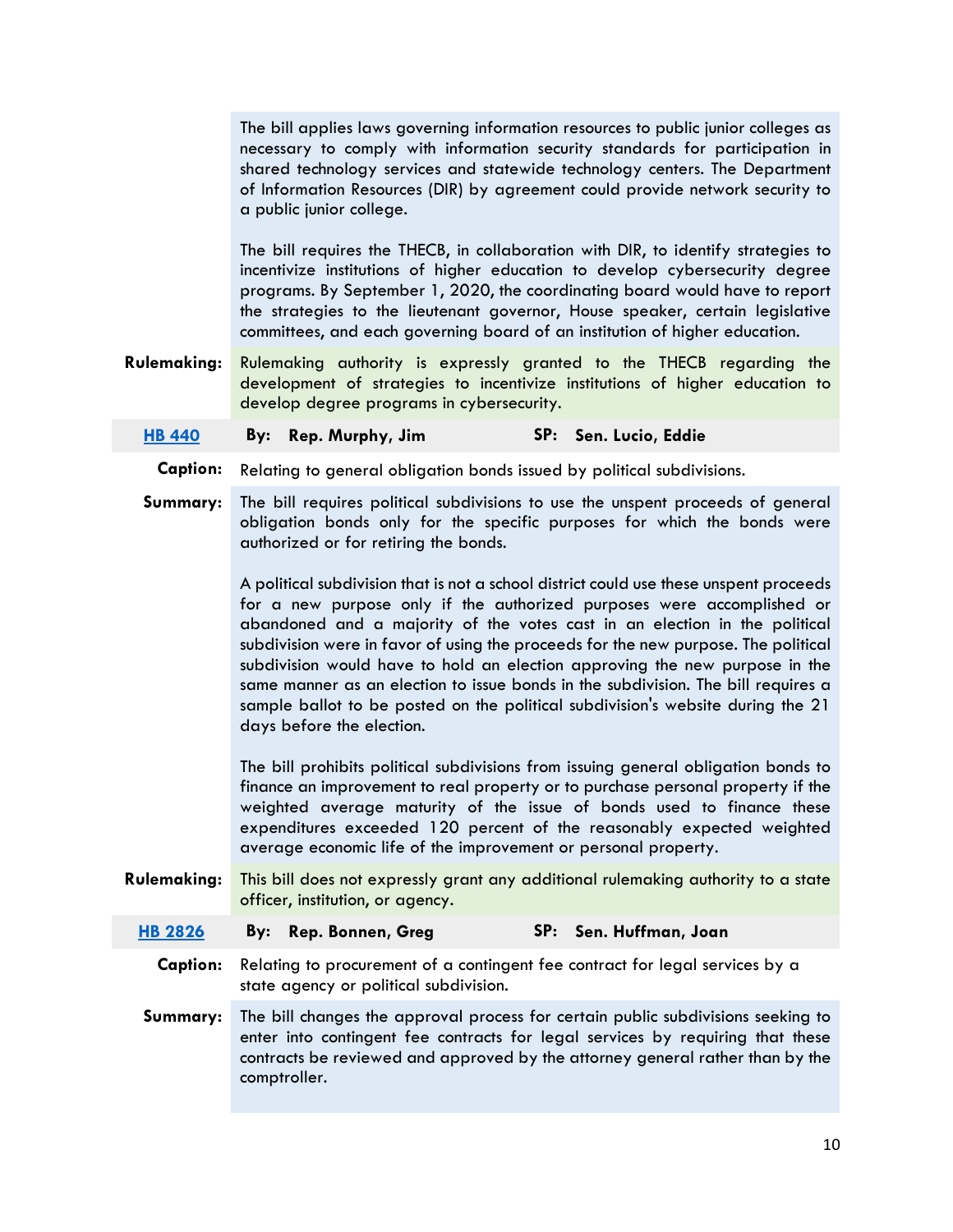Political subdivisions would be required to select well qualified attorneys for these contracts on the basis of demonstrated competence, qualifications, and experience in the requested services and would have to attempt to negotiate a contract for a fair and reasonable price. Attorneys could not be selected for a contingent fee contract on the basis of competitive bids.

Before entering into a contingent fee contract, political subdivisions would have to provide public notice and hold an open meeting to consider and approve the contract. Contingent fee contracts approved by political subdivisions would be subject to the Public Information Act and could not be withheld from requestors under any exception from disclosure. Political subdivisions would not have to obtain attorney general approval of contingent fee contracts for the collection of delinquent property taxes or the issuance of public securities.

**Rulemaking:** This bill does not expressly grant any additional rulemaking authority to a state officer, institution, or agency.

|                 |                                     |                                                                                         | <b>CAMPUS SAFETY / CAMPUS ACTIVITIES</b> |     |                                                                                                                                                                                                                                                                                                                                                                                                                                                                                                                                                                                                                                                                                                                                                                                                                                                                                                                                                                                                                                                                                                                                                                                                                                                                                                                            |  |
|-----------------|-------------------------------------|-----------------------------------------------------------------------------------------|------------------------------------------|-----|----------------------------------------------------------------------------------------------------------------------------------------------------------------------------------------------------------------------------------------------------------------------------------------------------------------------------------------------------------------------------------------------------------------------------------------------------------------------------------------------------------------------------------------------------------------------------------------------------------------------------------------------------------------------------------------------------------------------------------------------------------------------------------------------------------------------------------------------------------------------------------------------------------------------------------------------------------------------------------------------------------------------------------------------------------------------------------------------------------------------------------------------------------------------------------------------------------------------------------------------------------------------------------------------------------------------------|--|
| <b>SB 11</b>    |                                     | By: Sen. Taylor, Larry                                                                  |                                          | SP: | Rep. Bonnen, Greg                                                                                                                                                                                                                                                                                                                                                                                                                                                                                                                                                                                                                                                                                                                                                                                                                                                                                                                                                                                                                                                                                                                                                                                                                                                                                                          |  |
| <b>Caption:</b> |                                     | health promotion in public schools.                                                     |                                          |     | Relating to policies, procedures, and measures for school safety and mental                                                                                                                                                                                                                                                                                                                                                                                                                                                                                                                                                                                                                                                                                                                                                                                                                                                                                                                                                                                                                                                                                                                                                                                                                                                |  |
| Summary:        | $\bullet$<br>$\bullet$<br>$\bullet$ | plans will now be required to include:<br>substitute teachers;<br>measures<br>emergency |                                          |     | The bill revises and adds requirements for the statutory multihazard emergency<br>operations plan adopted by school districts and public junior college districts.<br>The bill adds prevention to the existing requirements for a plan to address<br>mitigation, preparedness, response, and recovery. The Texas School Safety<br>Center (TSSC) in conjunction with the governor's office of homeland security would<br>be included along with the commissioner of education or higher education, as<br>applicable, in defining how the plan would address those issues.<br>In addition to existing statutory requirements, multihazard emergency operation<br>training in responding to an emergency for district employees, including<br>measures that ensured district employees had classroom access to a<br>telephone (including a cellphone) or other electronic communication<br>device allowing for immediate contact with certain emergency services,<br>law enforcement agencies, health departments, and fire departments;<br>that ensured district communications technology and<br>infrastructure adequately allowed for communication<br>during<br>an<br>Multihazard emergency operation plans will now be approved by district<br>presidents, rather than governing boards. TSSC will establish a random or |  |
|                 | plans.                              |                                                                                         |                                          |     | needbased cycle for reviewing and verifying multihazard emergency operations                                                                                                                                                                                                                                                                                                                                                                                                                                                                                                                                                                                                                                                                                                                                                                                                                                                                                                                                                                                                                                                                                                                                                                                                                                               |  |
|                 |                                     |                                                                                         |                                          |     |                                                                                                                                                                                                                                                                                                                                                                                                                                                                                                                                                                                                                                                                                                                                                                                                                                                                                                                                                                                                                                                                                                                                                                                                                                                                                                                            |  |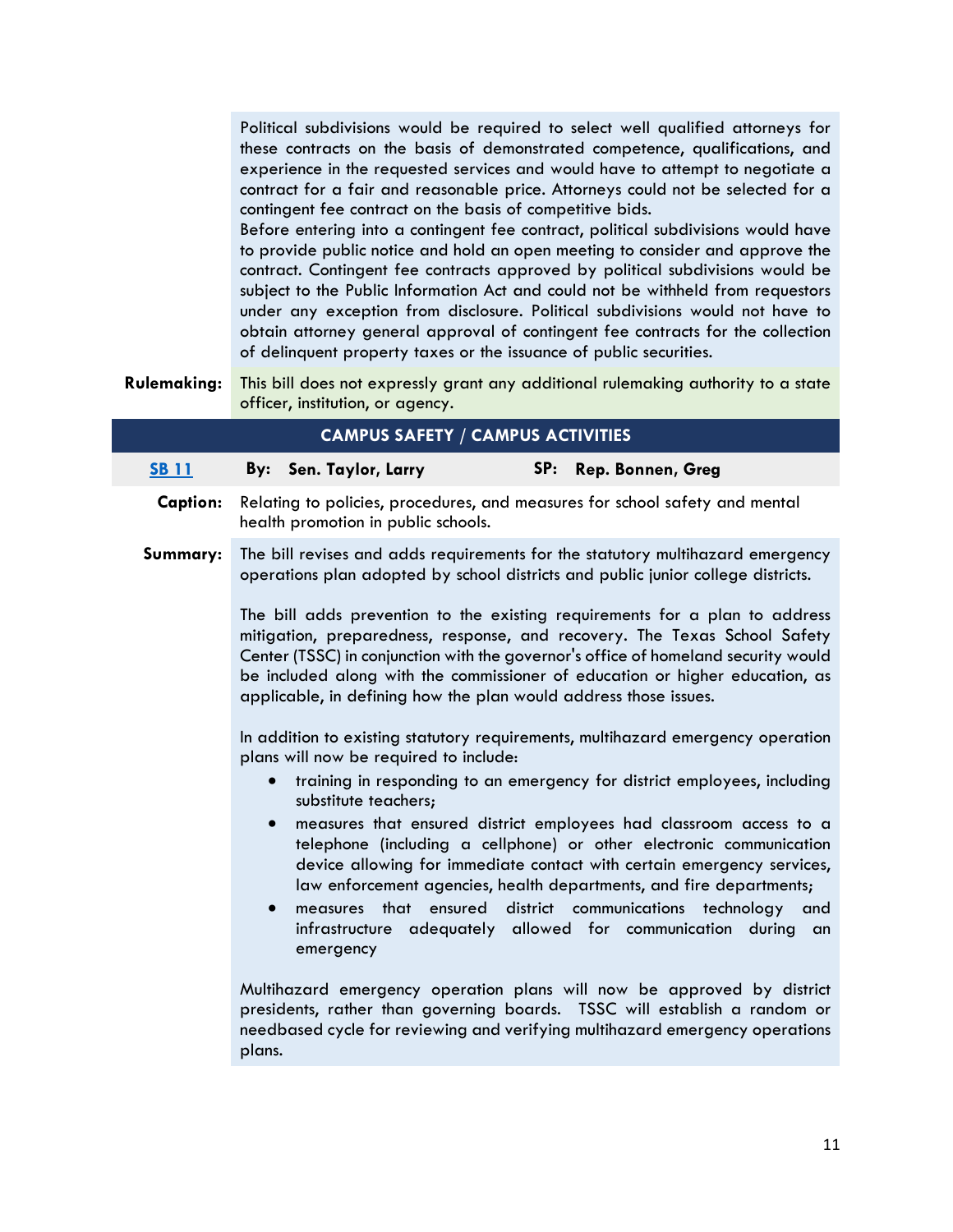- **Rulemaking:** Rulemaking authority is expressly granted to the commissioner of education, Texas Education Agency, and the State Board of Education regarding implementation at public schools.
	- **[SB 18](http://www.capitol.state.tx.us/BillLookup/History.aspx?LegSess=86R&Bill=SB00018) By: Sen. Huffman, Joan SP: Rep. Geren, Charlie**
	- **Caption:** Relating to the protection of expressive activities at public institutions of higher education.
	- **Summary:** Under the bill, an institution of higher education would be required to ensure that the common outdoor areas of its campus were deemed traditional public forum. The bill requires each higher education institution to adopt a policy by August 1, 2020, detailing students' rights and responsibilities regarding expressive activities at the institution. The bill prohibits higher education institutions from taking action against a student organization or denying an organization any benefit generally available to other student organizations at the institution on the basis of a political, religious, philosophical, ideological, or academic viewpoint expressed by the organization or of any expressive activities of the organization. The bill establishes guidelines around approval of guest speakers and fees for use of facilities, requiring such guidelines to be content-neutral. By December 1, 2020, each institution would have to prepare, post on its website, and submit to the governor and Legislature a report on the institution's implementation of the bill's requirements.
- **Rulemaking:** This bill does not expressly grant any additional rulemaking authority to a state officer, institution, or agency.
	- **[SB 212](http://www.capitol.state.tx.us/BillLookup/History.aspx?LegSess=86R&Bill=SB00212) By: Sen. Huffman, Joan SP: Rep. Morrison, Geanie**
		- **Caption:** Relating to reporting requirement for certain incidents of sexual harassment, sexual assault, dating violence, or stalking at certain public and private institutions of higher education.
	- **Summary:** The bill requires employees of Texas postsecondary institutions to report certain sexually related incidents against a student or employee to the institution's Title IX coordinator. The bill would create an offense for failure to report an incident or making a false report. The CEO of each institution would have to annually certify in writing to the Texas Higher Education Coordinating Board that it was in substantial compliance with the bill's requirements. If the coordinating board determined that an institution was not in substantial compliance, it could assess an administrative penalty of up to \$2 million. In determining the amount of the penalty, the coordinating board would have to consider the nature of the violation and number of students enrolled at the institution.
- **Rulemaking:** Rulemaking authority is expressly granted to the THECB as necessary to implement and enforce the bill, including rules that ensure implementation in a manner that complies with federal law regarding confidentiality of student educational information, including the Family Educational Rights and Privacy Act of 1974 (20 U.S.C. Section 1232g). In adopting those rules, the coordinating board shall use the negotiated rulemaking procedures under Chapter 2008, Government Code, and consult with relevant stakeholders.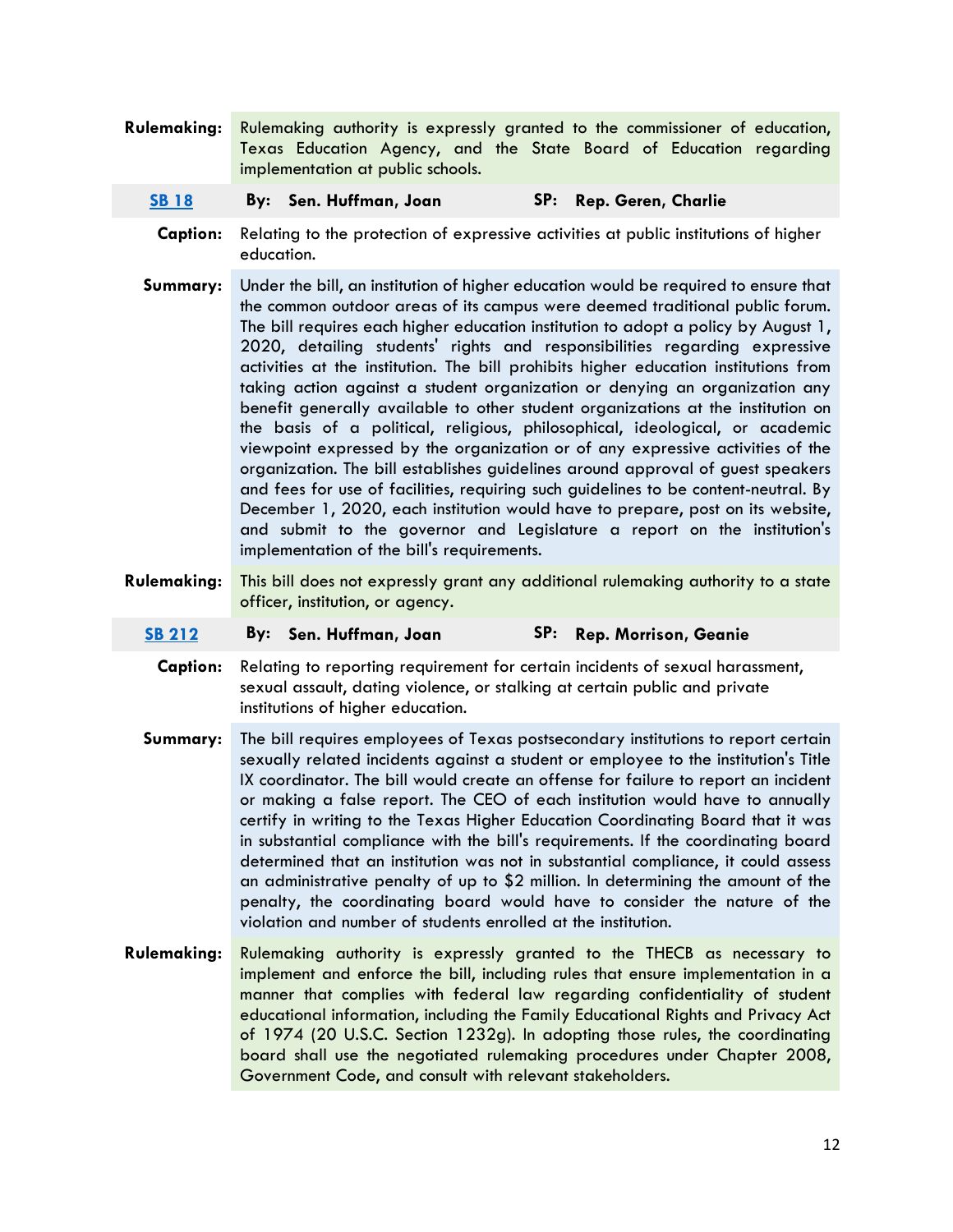| <b>HB 449</b>   | By:<br><b>Rep. Turner, Chris</b>                                                                                                                                                | SP: Sen. Watson, Kirk                                                                                                                                                                                                                                                                                                                                                                                                                                                                                                                                                                                                                                                                                                                                                                                                                                                                                                           |  |  |  |  |  |  |  |
|-----------------|---------------------------------------------------------------------------------------------------------------------------------------------------------------------------------|---------------------------------------------------------------------------------------------------------------------------------------------------------------------------------------------------------------------------------------------------------------------------------------------------------------------------------------------------------------------------------------------------------------------------------------------------------------------------------------------------------------------------------------------------------------------------------------------------------------------------------------------------------------------------------------------------------------------------------------------------------------------------------------------------------------------------------------------------------------------------------------------------------------------------------|--|--|--|--|--|--|--|
| <b>Caption:</b> | Relating to a requirement that a public or private institution of higher education<br>include a disciplinary notation on a student's transcript under certain<br>circumstances. |                                                                                                                                                                                                                                                                                                                                                                                                                                                                                                                                                                                                                                                                                                                                                                                                                                                                                                                                 |  |  |  |  |  |  |  |
| Summary:        | was suspended or expelled.                                                                                                                                                      | The bill requires institutions that suspended or expelled a student for any reason<br>to include on the student's transcript a disciplinary notation stating that the student                                                                                                                                                                                                                                                                                                                                                                                                                                                                                                                                                                                                                                                                                                                                                   |  |  |  |  |  |  |  |
|                 |                                                                                                                                                                                 | The bill also prohibits a postsecondary institution from ending the disciplinary<br>process of a student who withdrew from that institution pending charges that<br>could have resulted in the student's suspension or expulsion from the institution.<br>An institution may remove a disciplinary notation indicating a student's suspension<br>or expulsion from a student's transcript on the request of a student if the institution<br>determines that each condition of the suspension had been fulfilled or that good<br>cause existed to remove the notation.                                                                                                                                                                                                                                                                                                                                                           |  |  |  |  |  |  |  |
|                 | 2019 semester.                                                                                                                                                                  | The THECB shall adopt rules to implement the bill's provisions as soon as<br>practicable after it takes effect. The bill would apply beginning with the fall                                                                                                                                                                                                                                                                                                                                                                                                                                                                                                                                                                                                                                                                                                                                                                    |  |  |  |  |  |  |  |
| Rulemaking:     | is required.                                                                                                                                                                    | Rulemaking authority is expressly granted to the THECB. Negotiated rulemaking                                                                                                                                                                                                                                                                                                                                                                                                                                                                                                                                                                                                                                                                                                                                                                                                                                                   |  |  |  |  |  |  |  |
| <b>HB 1735</b>  | Rep. Howard, Donna<br>By:                                                                                                                                                       | SP: Sen. Watson, Kirk                                                                                                                                                                                                                                                                                                                                                                                                                                                                                                                                                                                                                                                                                                                                                                                                                                                                                                           |  |  |  |  |  |  |  |
| <b>Caption:</b> | public and private postsecondary educational institutions.                                                                                                                      | Relating to sexual harassment, sexual assault, dating violence, and stalking at                                                                                                                                                                                                                                                                                                                                                                                                                                                                                                                                                                                                                                                                                                                                                                                                                                                 |  |  |  |  |  |  |  |
| Summary:        | person involved in the incident.                                                                                                                                                | The bill requires public and private postsecondary educational institutions to<br>adopt a policy on campus sexual harassment, sexual assault, dating violence and<br>stalking. Under provisions of the bill, each peace officer employed by a<br>postsecondary educational institution must complete training on trauma-informed<br>investigation into allegations of sexual harassment, sexual assault, dating<br>violence, and stalking. The bill requires each postsecondary educational<br>institution to designate a Title IX Coordinator. Under provisions of the bill, as part<br>of the protocol for responding to reports of sexual harassment, sexual assault,<br>dating violence, and stalking, each institution shall, to the greatest extent<br>practicable based on the number of counselors employed by the institution, offer<br>counseling provide by a counselor who does not provide counseling to any other |  |  |  |  |  |  |  |
|                 | student's first semester. The orientation could be provided online.                                                                                                             | The bill requires institutions to require entering freshmen and undergraduate<br>transfer students to attend an orientation on the policy before or during the                                                                                                                                                                                                                                                                                                                                                                                                                                                                                                                                                                                                                                                                                                                                                                  |  |  |  |  |  |  |  |
|                 |                                                                                                                                                                                 | The bill authorizes the Higher Education Coordinating Board to assess an<br>administrative penalty of up to \$2.0 million against an institution that failed to<br>substantially comply with provisions of the bill. Under provisions of the bill, a<br>postsecondary educational institution may not pay an administrative penalty                                                                                                                                                                                                                                                                                                                                                                                                                                                                                                                                                                                             |  |  |  |  |  |  |  |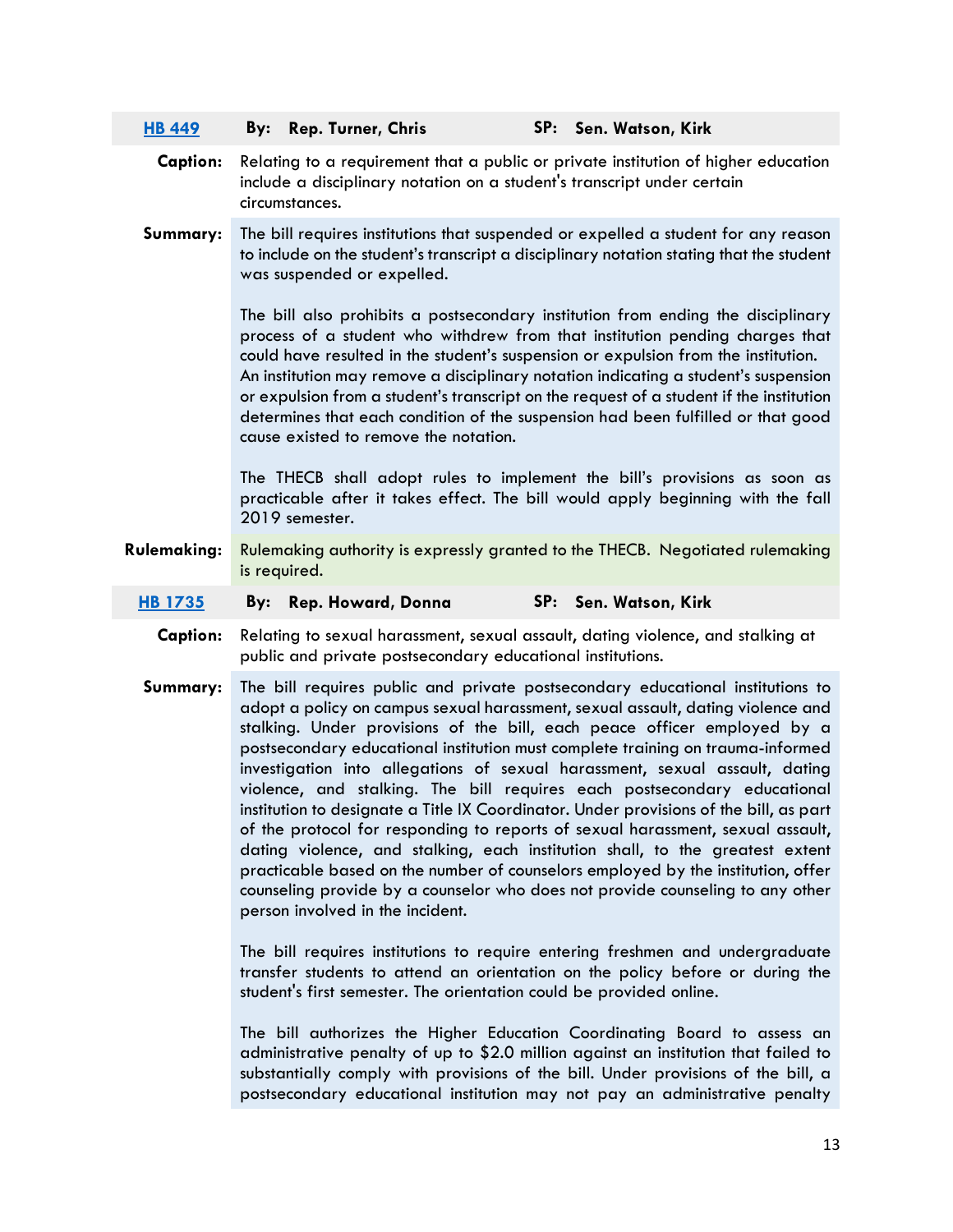|                    |                                                                                                                                                                                                                                                                                                                                                                                  | using state or federal money. The bill would require the commissioner of higher                                                                                                                                                 |  |  |  |  |
|--------------------|----------------------------------------------------------------------------------------------------------------------------------------------------------------------------------------------------------------------------------------------------------------------------------------------------------------------------------------------------------------------------------|---------------------------------------------------------------------------------------------------------------------------------------------------------------------------------------------------------------------------------|--|--|--|--|
|                    | education to establish an advisory committee.                                                                                                                                                                                                                                                                                                                                    |                                                                                                                                                                                                                                 |  |  |  |  |
| <b>Rulemaking:</b> | Rulemaking authority is expressly granted to the THECB, rules must define<br>relevant terms and ensure implementation of in a manner that complies with<br>federal law regarding confidentiality of student educational information,<br>including the Family Educational Rights and Privacy Act of 1974 (20 U.S.C.<br>Section 1232g).                                            |                                                                                                                                                                                                                                 |  |  |  |  |
|                    | <b>MISCELLANEOUS</b>                                                                                                                                                                                                                                                                                                                                                             |                                                                                                                                                                                                                                 |  |  |  |  |
| <b>HB 1101</b>     | By:<br><b>Rep. Darby, Drew</b>                                                                                                                                                                                                                                                                                                                                                   | SP:<br>Sen. Seliger, Kel                                                                                                                                                                                                        |  |  |  |  |
| <b>Caption:</b>    |                                                                                                                                                                                                                                                                                                                                                                                  | Relating to the name of the Southwest Collegiate Institute for the Deaf.                                                                                                                                                        |  |  |  |  |
| Summary:           | the Southwest College for the Deaf.                                                                                                                                                                                                                                                                                                                                              | The bill changes the name of the Southwest Collegiate Institute for the Deaf to                                                                                                                                                 |  |  |  |  |
| <b>Rulemaking:</b> | officer, institution, or agency.                                                                                                                                                                                                                                                                                                                                                 | This bill does not expressly grant any additional rulemaking authority to a state                                                                                                                                               |  |  |  |  |
| <b>HB 277</b>      | Rep. Oliverson, Tom<br>By:                                                                                                                                                                                                                                                                                                                                                       | SP: Sen. Creighton, Brandon                                                                                                                                                                                                     |  |  |  |  |
| <b>Caption:</b>    | Relating to a requirement that online admission application forms for public<br>institutions of higher education include a link to certain comparative gainful<br>employment data.                                                                                                                                                                                               |                                                                                                                                                                                                                                 |  |  |  |  |
| Summary:           | The bill requires electronic common admission application forms adopted by the<br>THECB to include a prominent link to a website containing comparative gainful<br>employment data on higher education institutions, including information collected<br>by the TEA. THECB would maintain the website using data compiled in<br>coordination with the Texas Workforce Commission. |                                                                                                                                                                                                                                 |  |  |  |  |
| <b>Rulemaking:</b> | officer, institution, or agency.                                                                                                                                                                                                                                                                                                                                                 | This bill does not expressly grant any additional rulemaking authority to a state                                                                                                                                               |  |  |  |  |
| <b>HB 476</b>      | Rep. Howard, Donna<br>By:                                                                                                                                                                                                                                                                                                                                                        | SP:<br>Sen. Menendez, Jose                                                                                                                                                                                                      |  |  |  |  |
| <b>Caption:</b>    |                                                                                                                                                                                                                                                                                                                                                                                  | Relating to certain duties of public institutions of higher education and the<br>Department of State Health Services regarding policies on the use of<br>epinephrine auto-injectors by public institutions of higher education. |  |  |  |  |
| Summary:           | The bill requires those institutions that have adopted policies on epinephrine<br>auto-injectors to include the policy in the institution's student handbook or a similar<br>publication and to publish the policy on the institution's website.                                                                                                                                 |                                                                                                                                                                                                                                 |  |  |  |  |
|                    | Institutions that adopted such policies would have to submit to the Department of<br>State Health Services (DSHS) a copy of their policies and any amendments the<br>institution adopted. DSHS would be required to maintain a record, available to<br>the public on request, of the most recent policies each institution has submitted.                                        |                                                                                                                                                                                                                                 |  |  |  |  |
| <b>Rulemaking:</b> | officer, institution, or agency.                                                                                                                                                                                                                                                                                                                                                 | This bill does not expressly grant any additional rulemaking authority to a state                                                                                                                                               |  |  |  |  |
| <b>HB 1891</b>     | Rep. Stucky, Lynn<br>By:                                                                                                                                                                                                                                                                                                                                                         | SP:<br>Sen. Powell, Beverly                                                                                                                                                                                                     |  |  |  |  |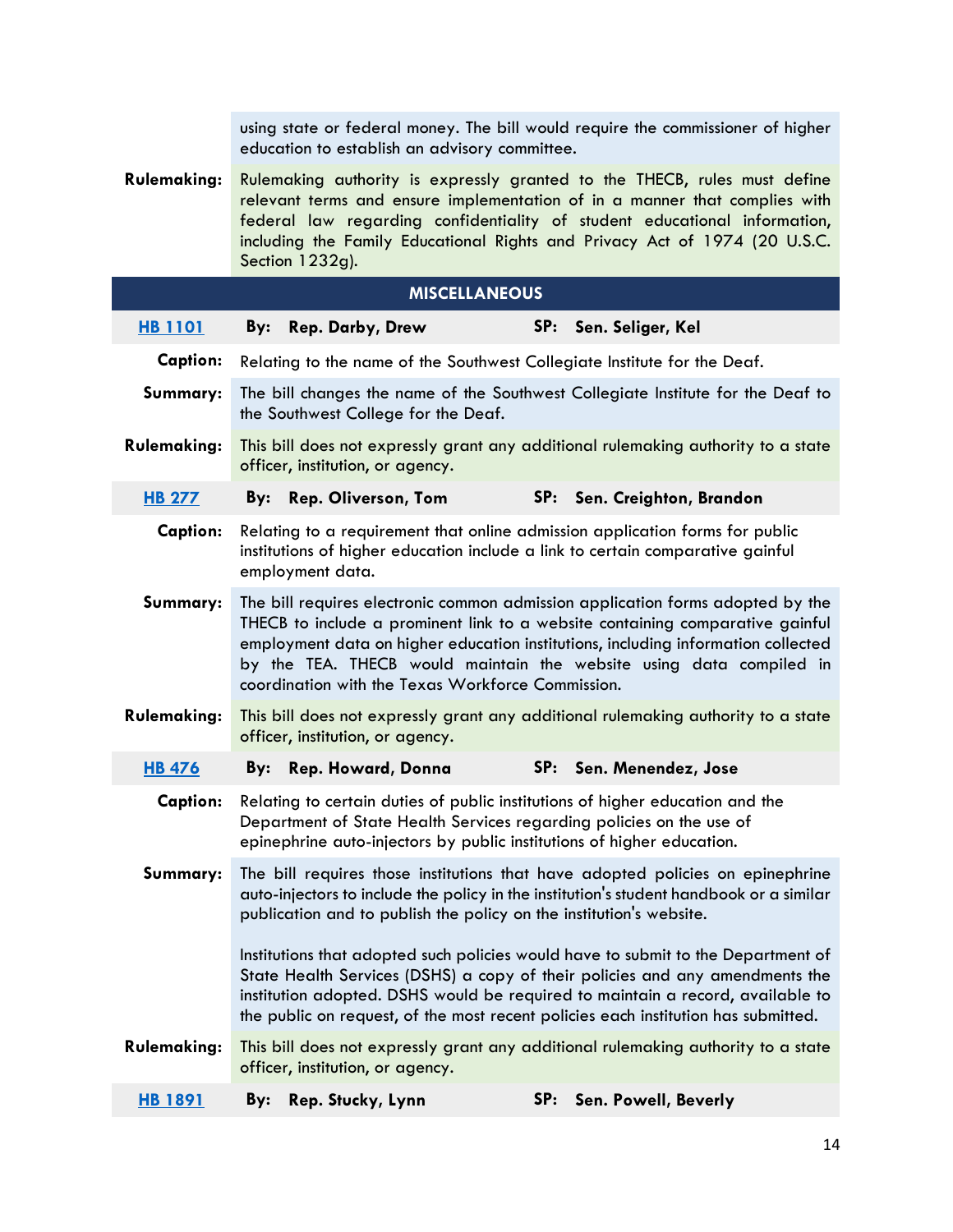- **Caption:** Relating to an exemption from the assessment requirements of the Texas Success Initiative for students who achieve certain scores on certain high school equivalency examinations.
- **Summary:** The bill exempts students who achieved a certain score on a high school equivalency exam from the assessment requirements of the Texas Success Initiative. The score that would allow a student to be exempted from this requirement would be set by the THECB, and the commissioner of higher education would establish the period for which the exemption would be valid.

The bill applies beginning with the assessment of entering undergraduate students at public institutions of higher education for the 2020 fall semester.

**Rulemaking:** Rulemaking authority is expressly granted to the commissioner of higher education regarding the establishment of the period for which an exemption under this bill is valid.

# **[HB 3165](http://www.capitol.state.tx.us/BillLookup/History.aspx?LegSess=86R&Bill=HB03165) By: Rep. Oliverson, Tom SP: Sen. Creighton, Brandon**

- **Caption:** Relating to an occupational and life skills associate degree program offered by the Lone Star College System District.
- **Summary:** The bill authorizes the Lone Star College System District to establish an occupational and life skills associate degree program. The degree program would have to require a student to successfully complete the college's core curriculum and then successfully complete the courses selected by the student in the student's degree plan.
- **Rulemaking:** Rulemaking authority is expressly granted to the THECB.
- **[HB 3601](http://www.capitol.state.tx.us/BillLookup/History.aspx?LegSess=86R&Bill=HB03601) By: Rep. Bell, Cecil SP: Sen. Menendez, Jose**
	- **Caption:** Relating to the accreditation by the Texas Higher Education Coordinating Board of competency-based education degree plans for members of the Texas military forces.
	- **Summary:** The bill authorizes the THECB to approve an institution of higher education to offer a degree in coordination with the Texas Military Department that used alternative methods of determining mastery of content, including competencybased education.

To be eligible for the degree, a person would have to be a high school graduate or possess an equivalent diploma, complete and meet the standards of the degree plan, and satisfy a minimum active military service obligation to the Texas military forces. The minimum active military service requirements would entail:

- two years of service for an associate degree;
- four years of service for a baccalaureate degree; and
- six years of service for a graduate degree.

THECB may propose rules to establish requirements under which a person's verified training and experience could serve as proof of subject matter